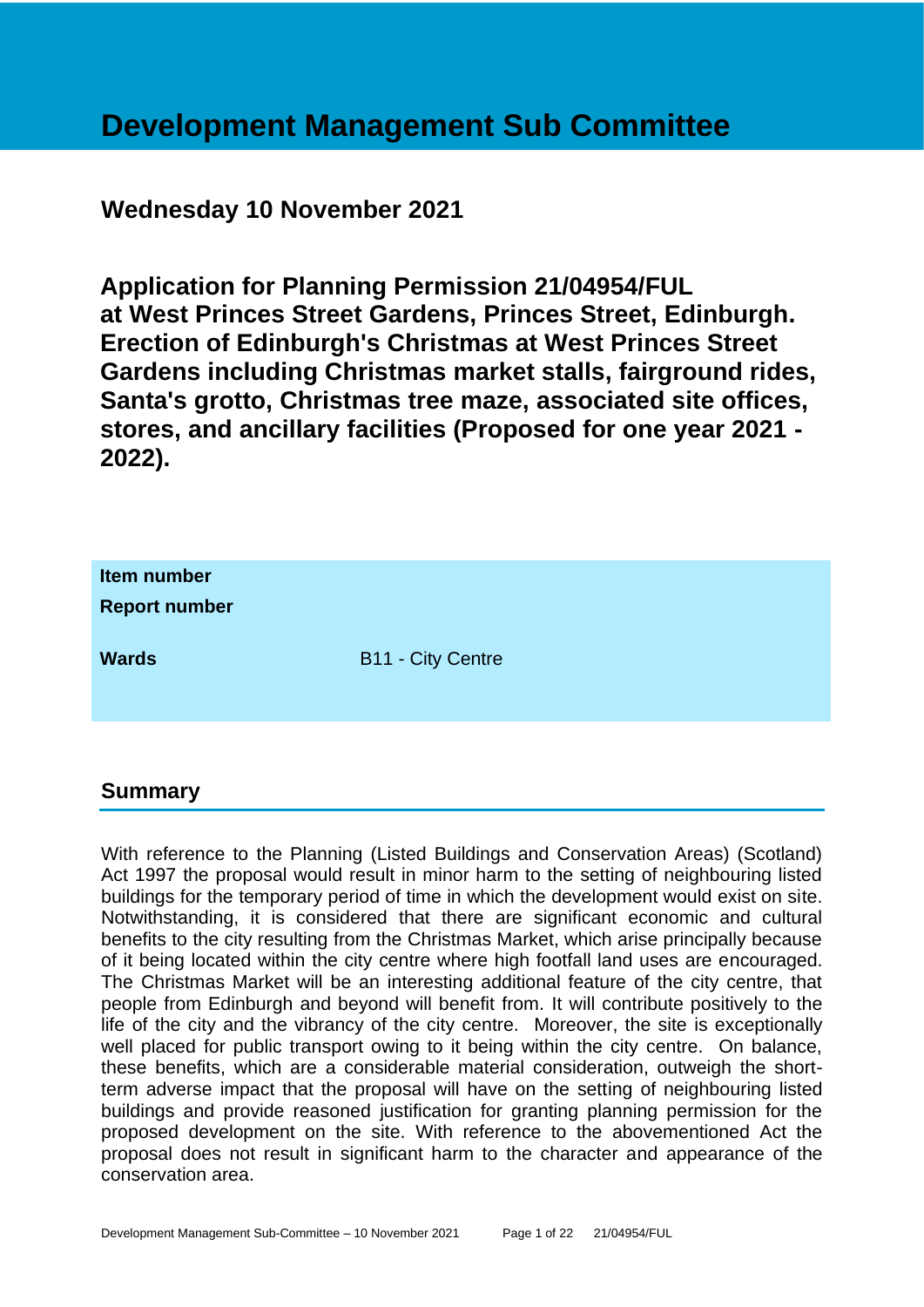The proposal does not result in significant harm to the character and appearance of the designed landscape or the Outstanding Universal Value of the Old and New Towns of Edinburgh World Heritage Site. The proposed development is for a temporary period and will not have a long-term impact on the site and will not result in significant harm to residential amenity. The proposals comply with the Edinburgh Local Development Plan. The proposal, subject to the conditions stated, is considered to be acceptable. There are no detrimental impacts on equalities or human rights. There are no material considerations which outweigh this conclusion.

# **Links**

| NSLBCA, NSGD02, | <b>Policies and guidance for</b><br>this application | LDEL02, LDES01, LDES05, LEN01, LEN03, LEN06,<br>LEN07, LEN12, LEN18, LEN22, OTH, CRPNEW, |
|-----------------|------------------------------------------------------|------------------------------------------------------------------------------------------|
|-----------------|------------------------------------------------------|------------------------------------------------------------------------------------------|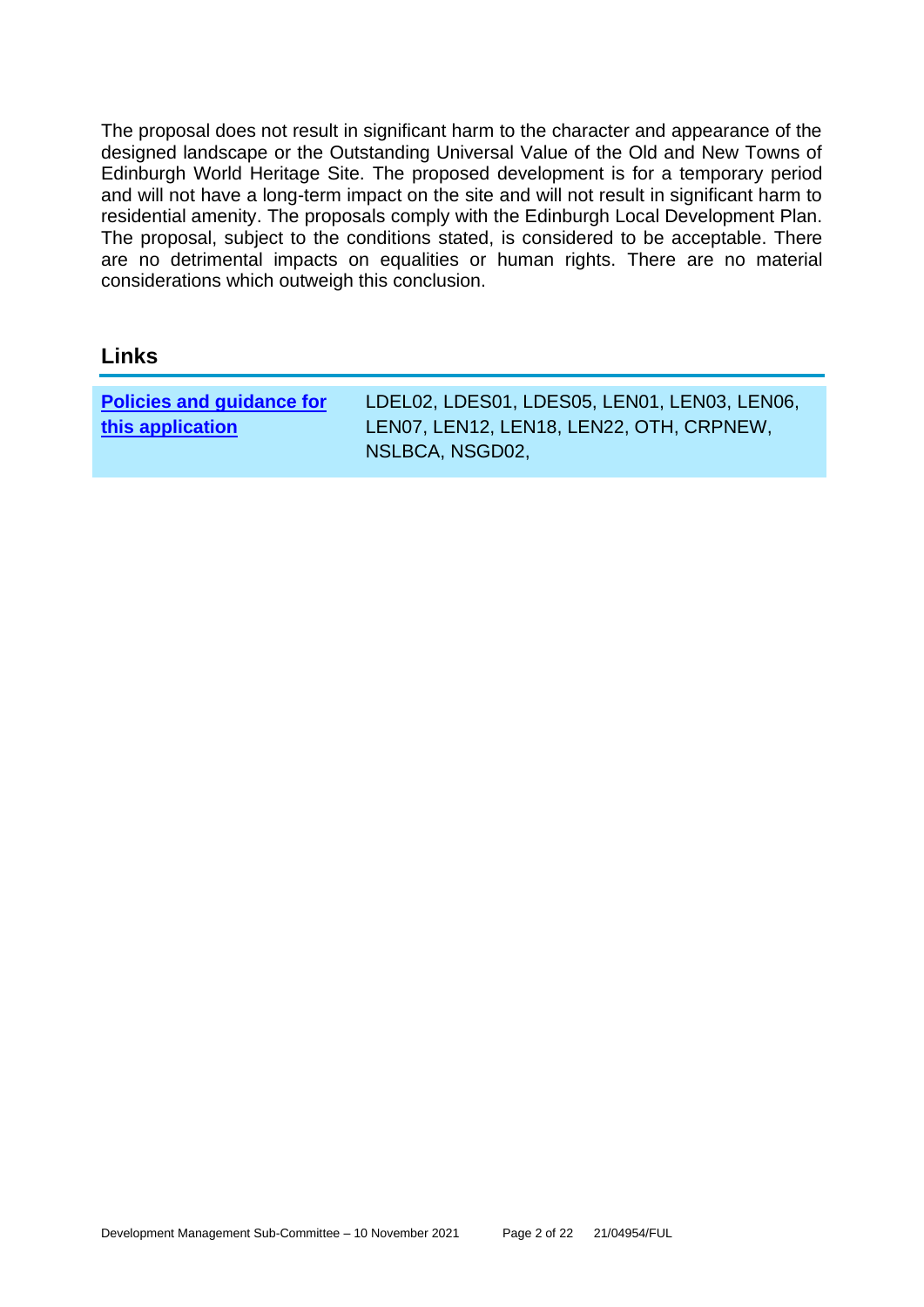# **Report**

**Application for Planning Permission 21/04954/FUL at West Princes Street Gardens, Princes Street, Edinburgh. Erection of Edinburgh's Christmas at West Princes Street Gardens including Christmas market stalls, fairground rides, Santa's grotto, Christmas tree maze, associated site offices, stores, and ancillary facilities (Proposed for one year 2021 - 2022).**

# **Recommendations**

**1.1** It is recommended that this application be Granted subject to the details below.

# **Background**

# **2.1 Site description**

The site forms part of West Princes Street Gardens (EPSG) comprising the hard standing area of the red Blaise adjacent to the Ross Fountain and areas of soft landscaping along the southern edge of the gardens. The site is bounded by the remainder of the gardens with the Ross Bandstand located to the east of the application site. St Cuthbert's Church and graveyard are located to the west.

There are a number of listed buildings with proximity to the site.

Category A Listed

- − Ross Fountain (listed building reference LB27911)
- − Robert Louis Stevenson Memorial (listed building reference LB48255)
- − St Cuthbert's Church, Churchyard and Monuments and Boundary walls (listed building reference LB27339).

Edinburgh Castle lies beyond the rail line to the south and is a Scheduled Monument.

The site is located within the Old and New Towns of Edinburgh World Heritage Site; the Historic Garden Designed Landscape Inventory Site - New Town Gardens; Special Landscape Area - Princes Street Gardens and a Local Nature Conservation Site.

This application site is located within the New Town Conservation Area.

# **2.2 Site History**

No relevant site history.

Other relevant applications: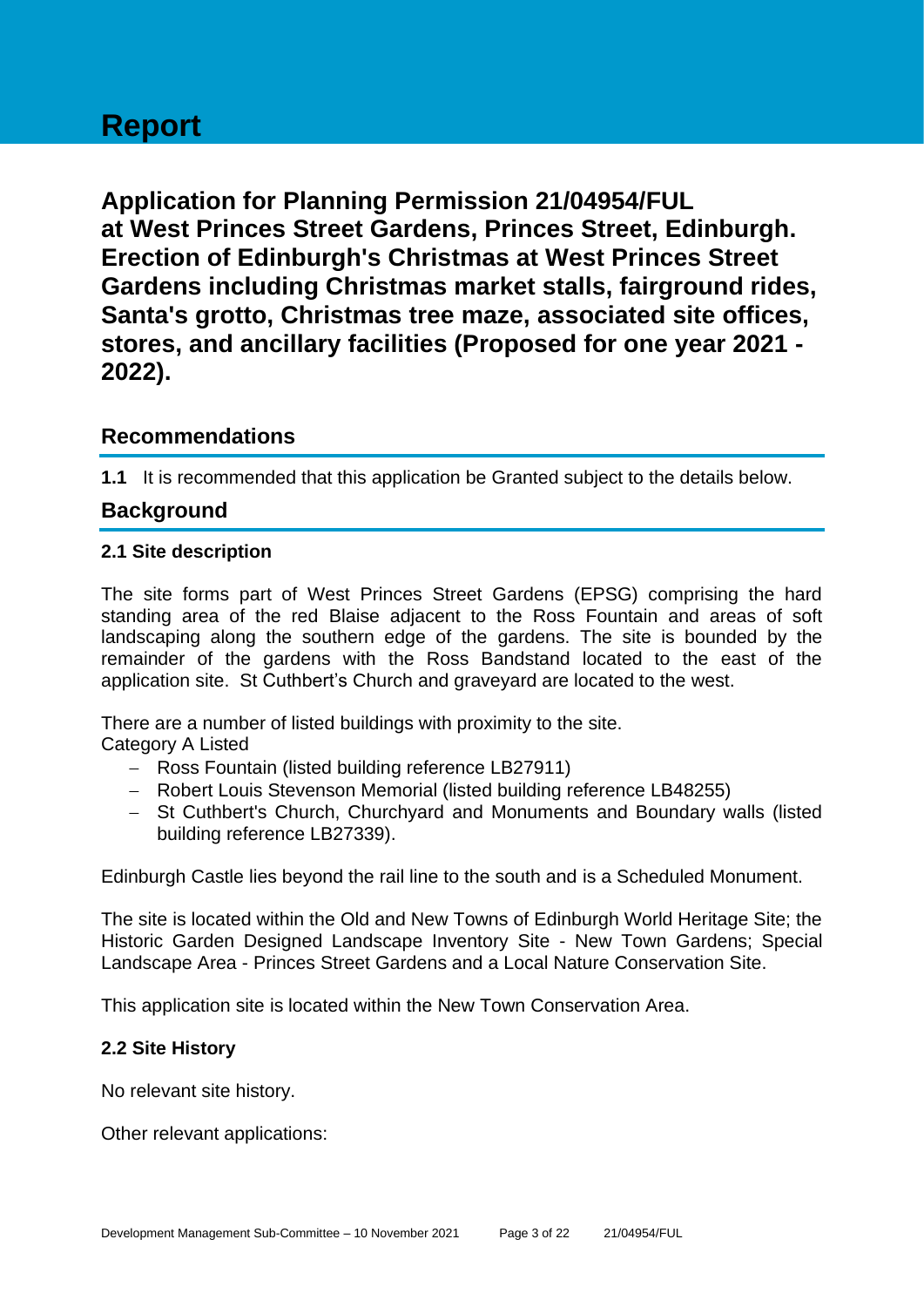22 September 2021 - Planning application submitted for the Erection of Edinburgh's Christmas at George Street including an ice rink, Christmas market stalls associated site offices, stores and ancillary facilities (Proposed Application for one year 2021 - 2022 & variation on granted planning permission ref 20/03708/FUL). (application reference 21/04950/FUL) - pending consideration.

22 September 2021 - Planning application submitted for the Erection of Edinburgh's Christmas at East Princes Street Gardens and the Mound Precinct including Christmas market stalls, fairground rides associated site office, stores and ancillary facilities (proposed for 1 year 2021-2022 and variation on Ref: 20/03707/FUL). (application reference 21/04953/FUL) - pending consideration.

4 September 2020 - Planning application validated for the erection of Christmas market stalls, tree, associated site offices, stores and ancillary facilities at High Street and Parliament Square (amended application to cover the festive period for 2021- 2022). (application reference number 20/03728/FUL)- application withdrawn

11 November 2020 - Planning permission granted for the erection of Christmas market stalls, ice rink, plant and boot room, bar, box office and associated site offices, stores and ancillary facilities at George Street and Castle Street (amended application to cover the festive period for 2021- 2022). (application reference number 20/03728/FUL).

11 November 2020- Planning permission granted for the erection of Christmas market stalls, fairground attractions, box office and associated site offices, stores and ancillary facilities at East Princes Street Gardens and Mound Plaza (as amended to cover the festive period for 2021-2022). (application reference number 20/03707/FUL).

# **Main report**

# **3.1 Description of the Proposal**

The application is for the erection of Christmas market stalls/concessions, fairground rides, box offices, associated site offices, stores and ancillary facilities. Permission is sought from 19 November 2021 to 5 January 2022. The market and attractions would be operational between the hours of 10am and 10pm. The proposals would be focused around the hard standing area of the red Blaise.

The application is one of three separate applications for Christmas events proposed by the applicant in the city centre. They would operate in place of the much larger single event in East Princes Street Gardens and the Mound Piazza which has operated without planning permission during Christmas 2019.

The proposals within West Princes Gardens incorporate the following:

- − 9 Fairground rides including Helter Skelter and Carousel;
- − Santa's Grotto;
- − Christmas Tree Maze;
- − 15 Trading Stalls.

Access to the event is for pedestrians only. Any servicing requirements would be via the existing access through the graveyard to the west of the site.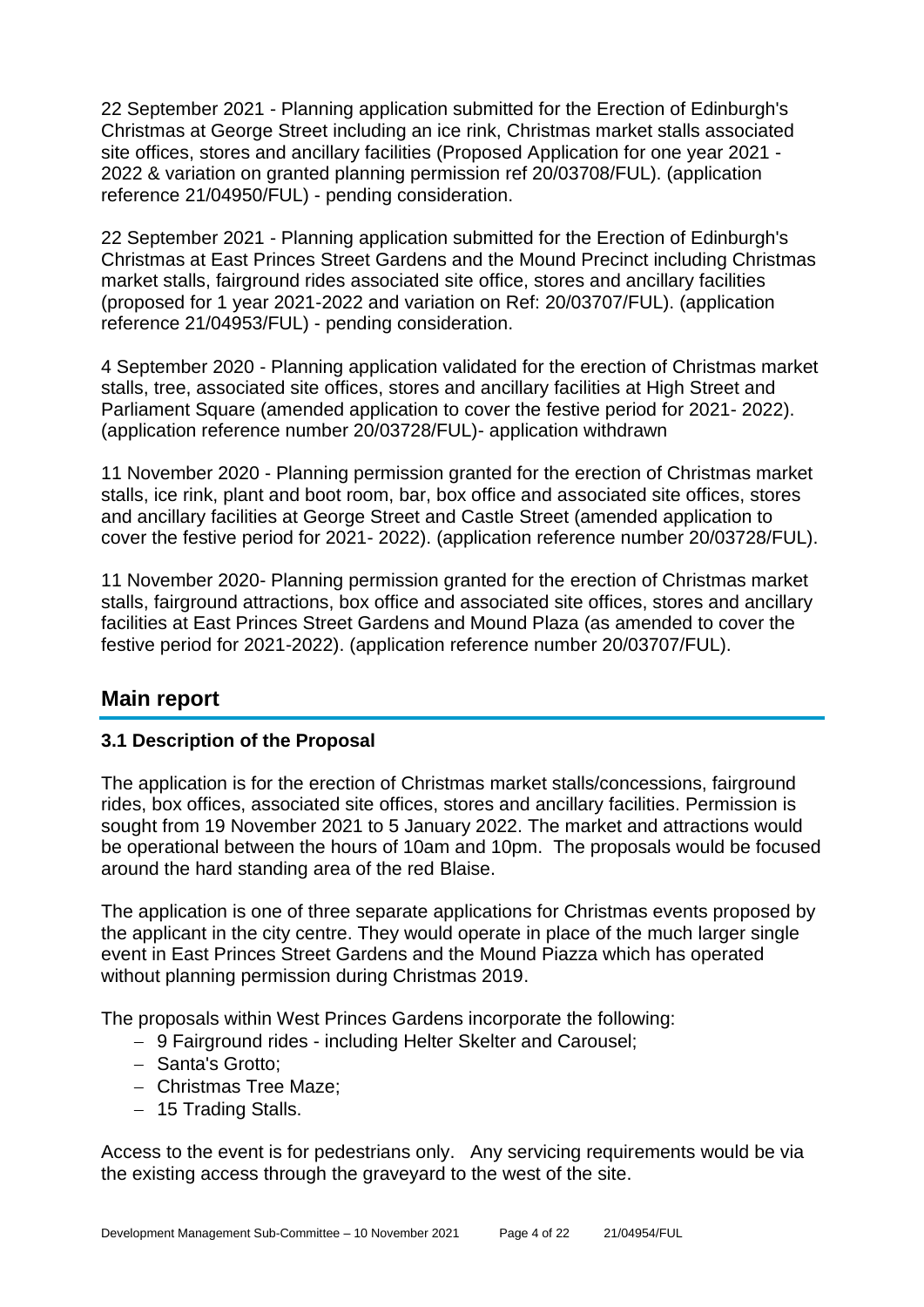The applicant informs that waste collection is to be managed by a certified subcontractor. Separate waste facilities are to be made available for members of the visiting public and stall holders/staff.

Decommissioning is programmed to take place over a maximum of 14 days. Remediation works are to be undertaken by the Council with the costs met by the applicant.

Detailed drawings including a site layout plan, a Design Statement and a covering letter providing an overview of the proposal have been submitted with the application. These documents are available to view on the Planning and Building Standards online Services.

# **Scheme 1**

The scheme has been amended to reduce the areas of soft landscaping being used and the deletion of the Santa Train from the proposals.

#### **3.2 Determining Issues**

Due to its proximity to listed buildings and being a site within the New Town Conservation Area the proposed development first requires to be assessed against Sections 59 and 64 of the Planning (Listed Buildings and Conservation Areas) (Scotland) Act 1997.

Section 59 of the Planning (Listed Buildings and Conservation Areas) (Scotland) Act 1997 means that there is a strong presumption against granting planning permission for development which would harm a listed building or its setting. If engaged, the presumption can only be rebutted if the advantages of the scheme are sufficient to outweigh that strong presumption.

Section 64 of the Planning (Listed Buildings and Conservation Areas) (Scotland) Act 1997 means that there is a strong presumption against granting planning permission for development which would conflict with the objective of preserving or enhancing the character or appearance of the conservation area. If engaged, the presumption can only be rebutted if the advantages of the scheme are sufficient to outweigh that strong presumption.

The determining issues to consider in terms of assessing the development against Sections 59 and 64 of the Planning (Listed Buildings and Conservation Areas) (Scotland) Act 1997 are:

- − Would the development harm a listed building or its setting? If it would, are there any advantages of the proposal that are sufficient to outweigh the strong presumption against granting planning permission?
- − Would the development conflict with the objective of preserving or enhancing the character or appearance of the conservation area? If it would, are there any advantages to the proposal that are sufficient to outweigh the strong presumption against granting planning permission?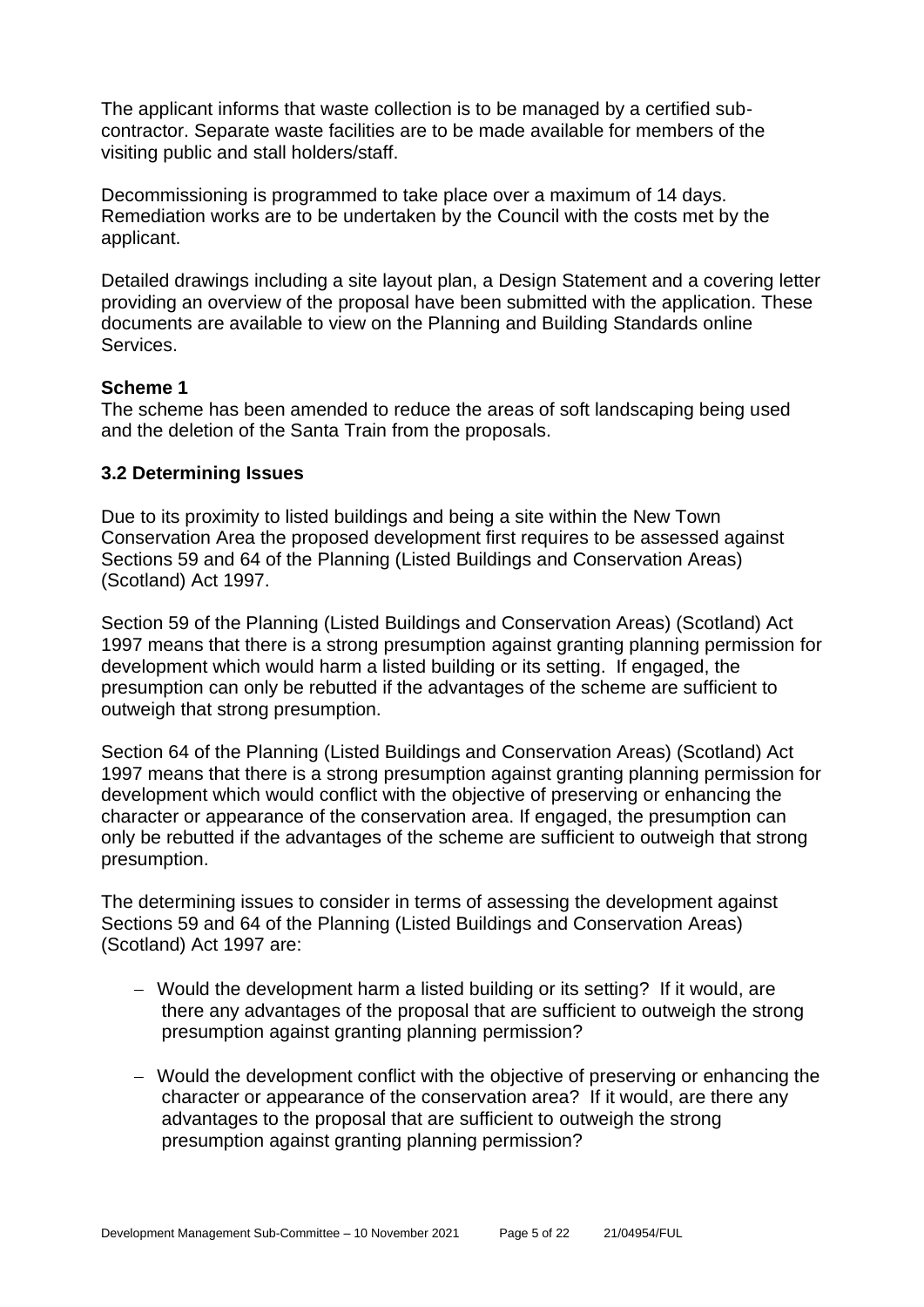If the Development complies with Sections 59 and 64 of the Planning (Listed Buildings and Conservation Areas) (Scotland) Act 1997, it then requires to be considered in terms of Sections 25 and 37 of the Town and Country Planning (Scotland) Act 1997. Section 25 requires that the determination shall be made in accordance with the development plan unless material considerations indicate otherwise.

The determining issues to consider in assessing this are:

Do the proposals comply with the development plan?

If the proposals do comply with the development plan, are there any compelling reasons for not approving them?

If the proposals do not comply with the development plan, are there any compelling reasons for approving them?

#### **3.3 Assessment**

To address these determining issues, the Committee needs to consider whether:

- a) there will be no significant harm to the setting of any adjacent listed building and no significant harm to the character and visual amenity of the conservation area;
- b) the Christmas market is appropriate on part of the garden and civic space;
- c) there will be no significant harm to the character and appearance of the Designed Landscape or on the Outstanding Universal Value of the World Heritage site;
- d) trees, landscaping and biodiversity will not be harmed;
- e) there are no transport issues;
- f) there is no detrimental impact on archaeology:
- g) representations raise issues to be addressed.
- a) Impact on Listed Buildings

The proposed market facilities and fairground rides would be located adjacent to the A listed Ross Fountain on the western and south side. The Christmas Tree maze would include the location of the Robert Louis Stevenson Memorial.

Owing to their size, scale, positioning, form and their design and appearance, the temporary structures would have a detrimental impact on the setting of the A listed Ross Fountain and A listed Robert Louis Stevenson Memorial.

The area around the Ross Fountain and in particular the red Blaise area has been used previously for small pop-up events and festival events. The scale of the proposed development has never previously been incorporated as part of a Winter Festival. The proposals would create an altered setting for these listed buildings for the festive period. The proposal is for a temporary period of a known duration and the impact on the setting of these listed buildings would be short term.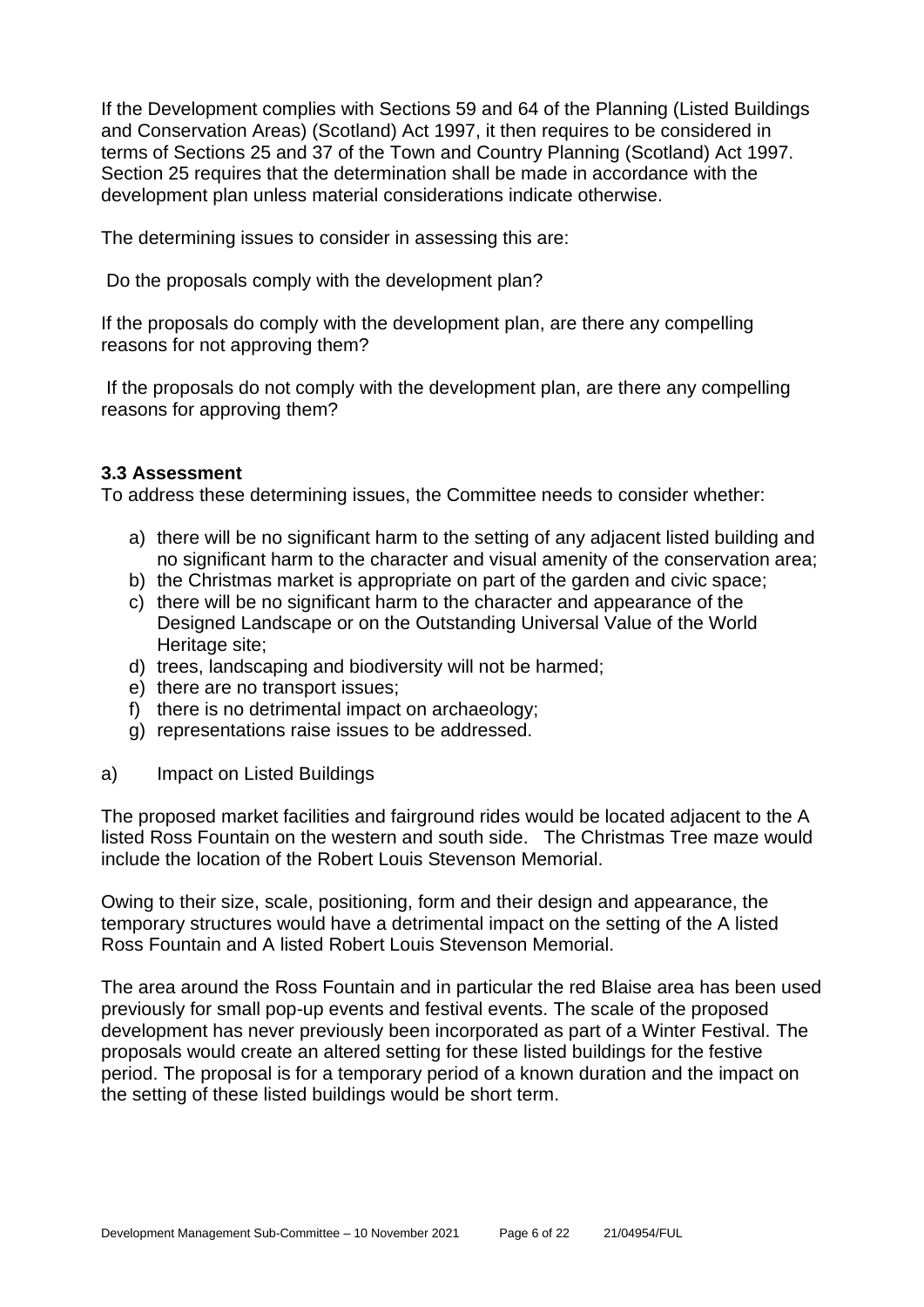Notwithstanding the detrimental impact on the above mentioned heritage assets, by splitting the event into 3 separate events in the city, the scale of the current proposal on this site is significantly reduced from previous years and consequently the impact on the heritage assets is not as profound as in previous years. By introducing an additional area into the event space for the Winter Festival there is an increase in the number of heritage assets that are impacted by the temporary structures as highlighted by Historic Environment Scotland in their response. This would be the case with almost any alternative site within the City Centre due to the historic nature of Edinburgh.

The scale of the currently proposed temporary development is considered to be a modest short term intervention into the setting of the listed buildings.

Nonetheless, given that there would be harm to the setting of neighbouring listed buildings, in terms of the legal tests, consideration is required to be given to whether there are significant material considerations that justify the development in this particular location; and if so, does this outweigh any adverse impacts.

It is considered that there are significant economic and cultural benefits to the city resulting from the Christmas market, which arise because of it being located within the city centre where high footfall land uses are encouraged. The market stalls, fairground rides, Santa's Grotto and Christmas tree maze will be an interesting additional feature of the city centre, that people from Edinburgh and beyond will benefit from. The installation will contribute positively to the life of the city and the vibrancy of the city centre. It is likely to draw people to the city centre who might not otherwise go there and therefore there will be economic benefit to surrounding businesses.

The proposal is for Christmas market stalls, fairground rides, Santa's grotto, Christmas tree maze for Edinburgh. As such it is appropriate that it is located in a city centre location. Given its proximity to bus routes, bus station, tram and train, there are few locations with better connectivity. With East Princes Street Gardens potentially being used for a Christmas Market if planning application 21/04953/FUL is granted there are unlikely to be other locations that could be better connected. For example, the Meadows or George Square do not have such connectivity.

Other locations in the city centre, given the large number of listed buildings throughout the city centre, are likely to give rise to similar impacts on other listed buildings, if the market was to be put elsewhere. Therefore, the benefits realised by the market can only realistically be delivered at its proposed location of East Princes Street Gardens.

On balance, these benefits, which are significant material considerations, outweigh the temporary adverse impact that the proposal will have on the setting of neighbouring listed buildings and provide reasoned justification for granting planning permission for the proposed development on the site.

A condition is recommended requiring protective measures for the Robert Louis Stevenson Memorial prior to the commencement of the operation of the Christmas Tree Maze. These measures are to remain until all the temporary structures/installations have been removed following decommissioning.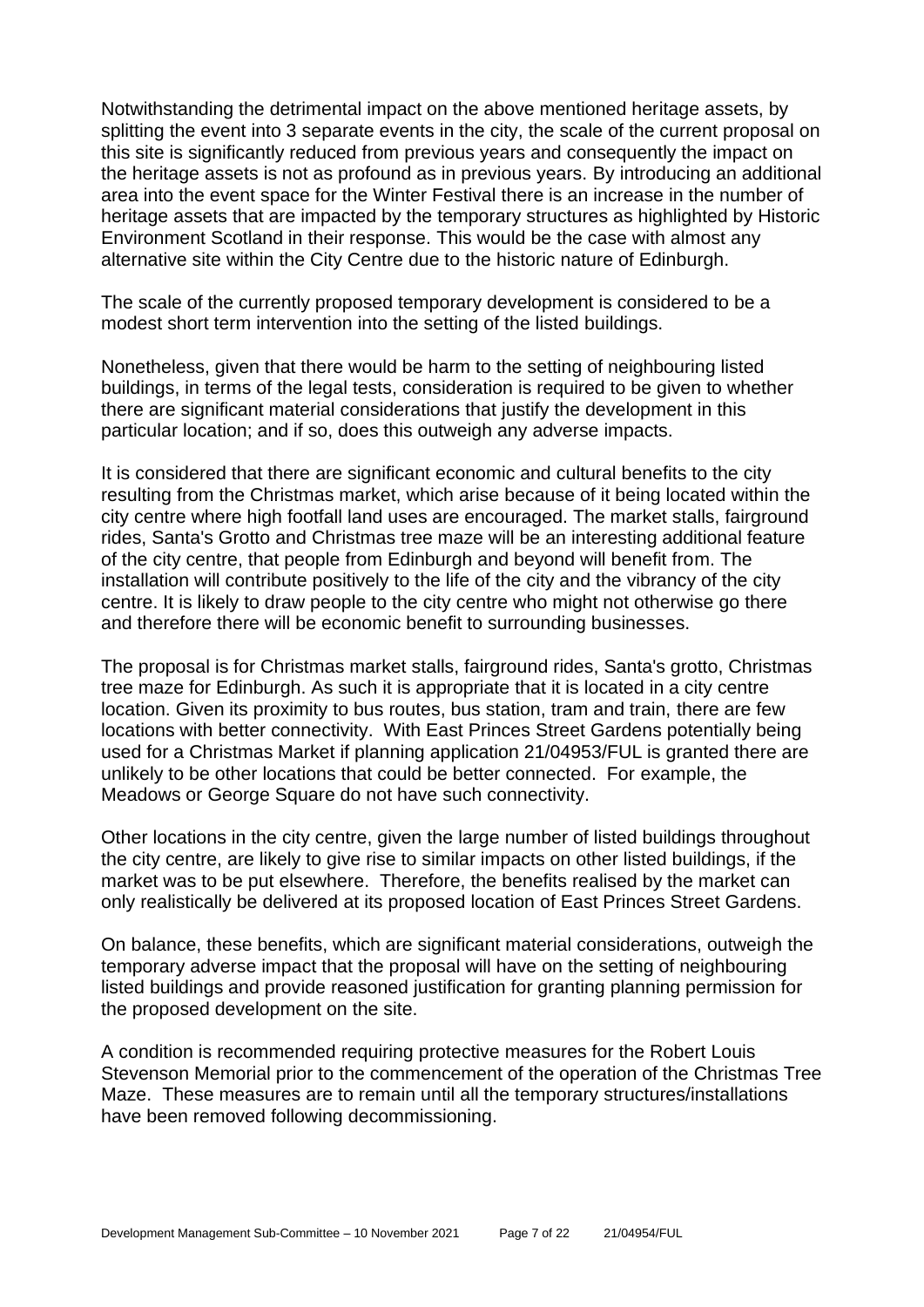#### Impact on Conservation Area

The New Town Conservation Area Character Appraisal identifies the essential character as being:

*The City's collection of civic statuary provides a focus and punctuation point for many vistas creating an outdoor sculpture gallery; The use of grid layout forms throughout the area provides a formal hierarchy of streets with controlled vistas and planned views; The central position, grid layout and uniform building heights make the area extremely sensitive to the effects of high buildings; and Terminated vistas within the grid layouts and the long-distance views across and out of the conservation area are an important feature.*

The Christmas market has become characteristic of the central core of Edinburgh and the Conservation Area during the festive season. Although this is a new site for the Christmas Market the overall Christmas experience has become an established part of its character during that temporary period and therefore it would not detract from the character and appearance of the Conservation Area or the setting of the Old Town Conservation Area.

Notwithstanding the detrimental impact on the above mentioned heritage assets, by splitting the event into 3 separate events in the city the scale of the current proposal on this site is significantly reduced from previous years and consequently the impact on the heritage assets is not as profound as in previous years. The scale of the currently proposed temporary development is considered to be small scale and limited to the very western section of the West Princes Street Gardens.

In addition to the other two Christmas markets currently proposed by the applicant in other parts of the city centre and other known developments in the city centre, owing to its size, form and temporary nature the cumulative impact on the character and appearance of the conservation area is not significant.

Overall, the development is not considered to conflict with the objective of preserving or enhancing the character or appearance of the conservation area.

#### b) Use of site

The application site is located in the city centre with the open space designation of Princes Street Gardens East and West - classed as public parks and gardens as identified within Edinburgh Local Development Plan (LDP). Policy Del 2 (City Centre) of the LDP supports a mix of uses appropriate to the location of the site, its accessibility characteristics and the character of the surrounding area. Development will be permitted which retains and enhances the character, attractiveness, vitality and accessibility and contributes to the role of the city centre as a strategic business and regional shopping centre and Edinburgh's role as a capital city.

The proposal will help the city centre fulfil its role as a capital city. Given that the proposed Christmas market/attractions are temporary they do not conflict with the key principles of Policy Del 2.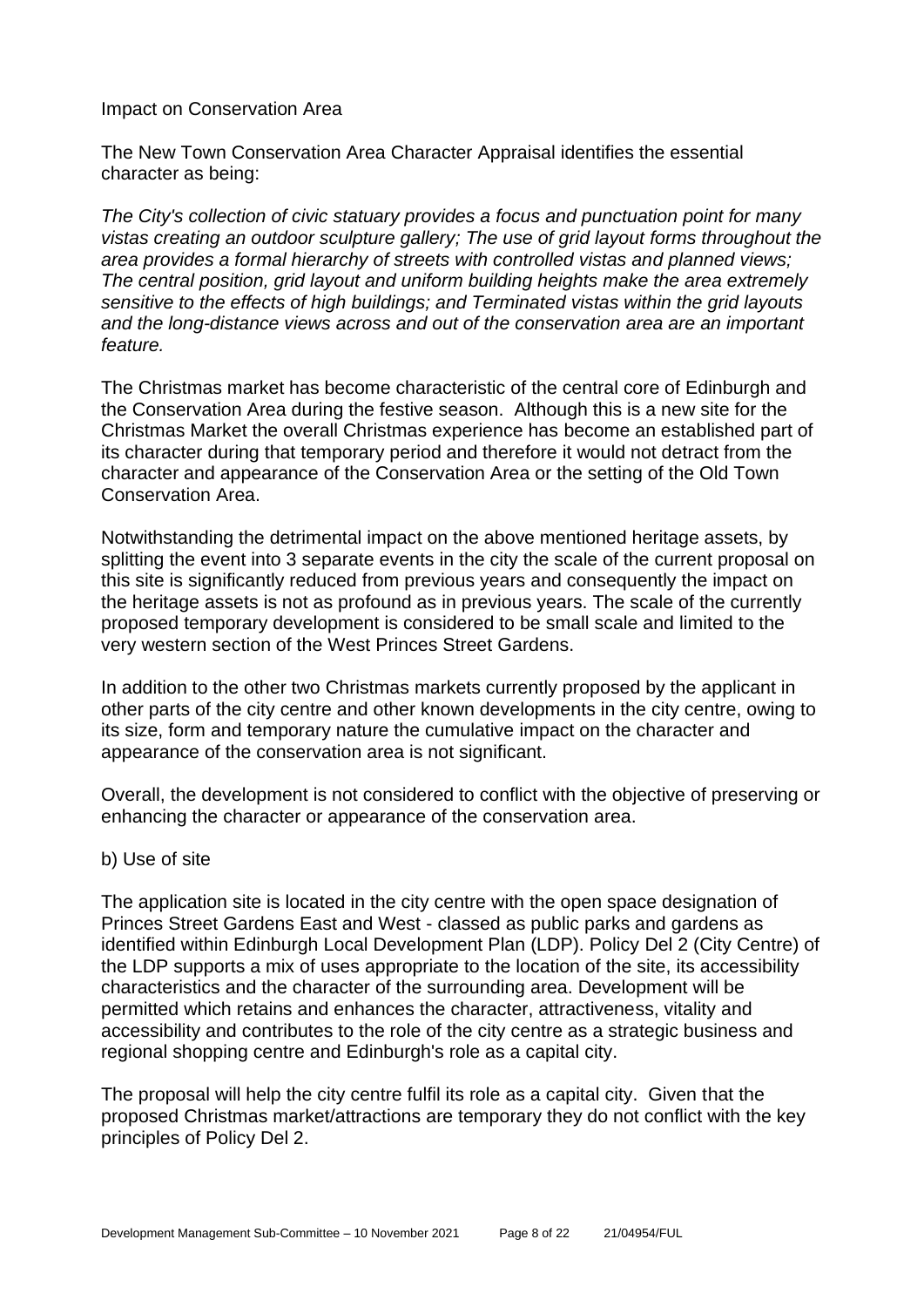The proposal would be a temporary change to the normal use of this part of the Garden for a limited duration of time only. Temporary outdoor markets/attractions are traditionally found in public spaces. The proposal would not prevent the continued existing use of the public garden or the remainder of West Princes Street Gardens. The effect of the proposed development on the leisure value and enjoyment of this part of the Gardens is not permanent and is reversible. The temporarily change of use of the site would not result in the permanent loss of open space provision in the locality and does not conflict with the key principles of Policy Env 18 (Open Space Protection).

Given all of the above, the proposed temporary use on the site is acceptable in principle provided it complies with other development plan policies.

#### c)Impact on other Heritage Assets

Owing to their size, scale, positioning, form and their design and appearance, the temporary structures would disrupt limited key views within the designed landscape and the World Heritage Site towards the Edinburgh Castle Rock when viewed from the immediate local area. This would alter the character and appearance of the Designed Landscape and the OUV of the World Heritage site for a temporary period.

The scale of development is low level, and the majority of the attractions and stalls will have limited impact on any views. The proposed helter skelter attraction will be the tallest structure within the proposals but this will be small scale when considering the views as a whole. Given this and the fact that the proposal is for a temporary period of a known duration, the impact on the character and appearance of the Designed Landscape and the OUV of the World Heritage Site would be short term and not significantly detrimental.

In addition to the other two Christmas Event spaces currently proposed by the applicant in other parts of the city centre and other known developments in the city centre, the cumulative impact on the character and appearance of the OUV of the WHS is not significant.

# d) Trees and Landscaping and Biodiversity

The application has been amended to reduce the impact of the development on the soft landscaping areas of West Princes Street Gardens. A limited number of stalls and Santa's Grotto will be positioned on the grassed areas. The position of these has all been revised to accommodate spring planting within these areas. The proposed Santa train has been deleted from the proposals due to concerns raised in relation to available space and the potential impact on the trees in the eastern section of the application. No heavy funfair activities are to take place on any soft landscaping area.

The supporting statement accompanying the application states that any established tree in proximity to the proposed development is to be protected with appropriate root protection measures. In addition, the Design Statement accompanying the application details how the proposal has been designed to avoid impact on existing mature trees and specifies a number of other minimum measures that will be deployed to protect trees including measures to avoid root damage.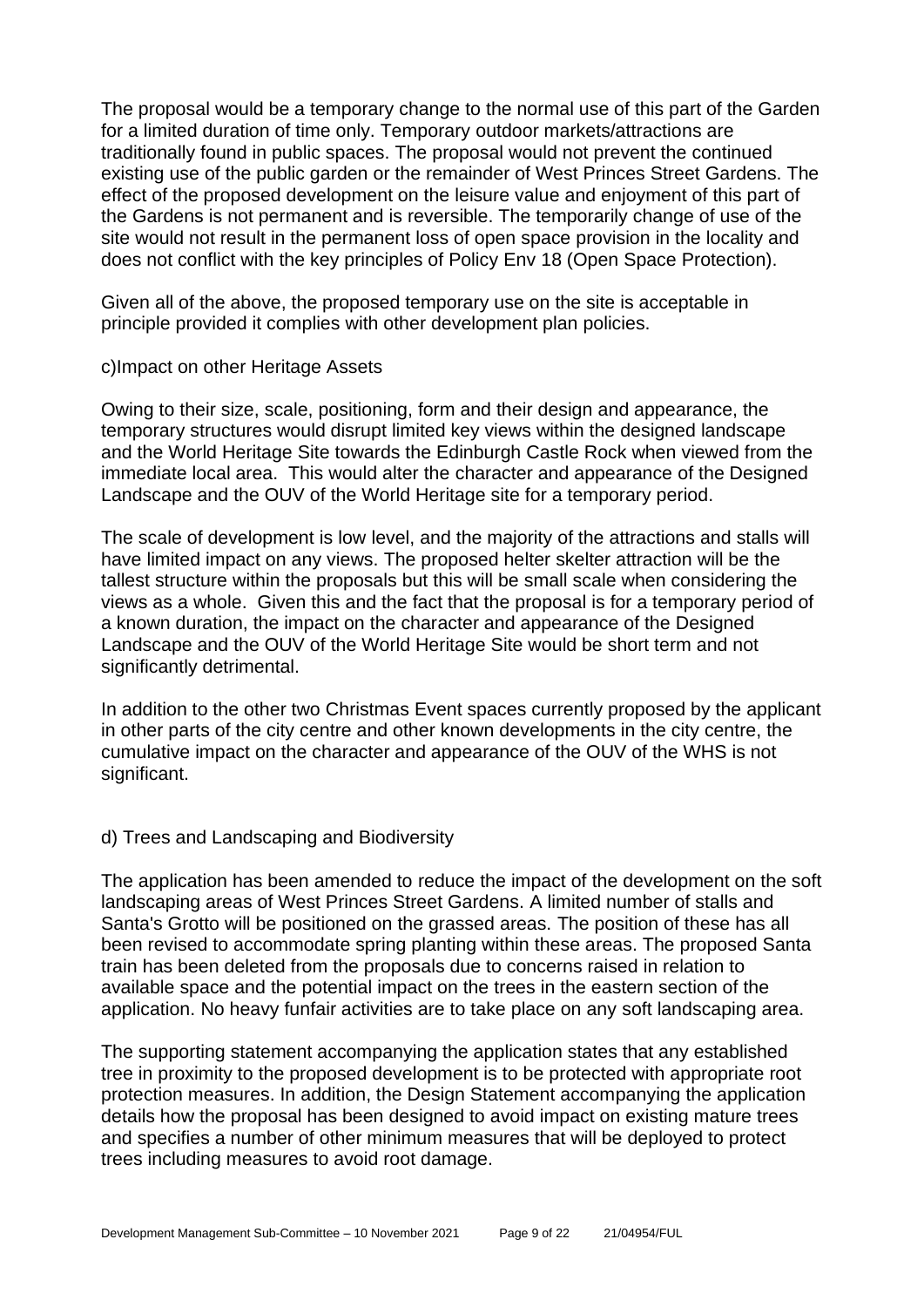The tree protection measures proposed in the application will ensure the protection of the trees and is considered adequate to mitigate harm to existing trees within the site.

Due to the small scale of the proposals less soft landscaping restoration/remediation will be necessary at the end of the decommissioning phase than was required in previous years and moreover the duration of restoration/remediation should be considerably less. The ground to be restored/remediated will be unsightly and inaccessible to the public only temporarily. However, the effects are reversable and not considered to be significantly detrimental to amenity including visual amenity. The Council as landowner through non planning related consents, including terms and conditions of a grant of a lease to the operator, would ensure that at the end of the decommissioning stage the land is restored expeditiously to a required specification. This would include the reinstatement of soft landscaping and the repair/replacement of any damaged kerbs and footways being made good at no cost to the Council. Therefore, there is no requirement to secure restoration/remediation works through a planning condition.

The proposed development would not result in significant harm to ecology or biodiversity. No evidence been presented to the Planning Authority that the proposal would harm European protected species or other species except trees that require to be protected.

#### e) Amenity

Due to the nature of the proposal, there will be amplified music and a large number of people attending, including in the evening. However, the site is within a city centre location, where noisy uses can reasonably be expected, and the proposal is for a temporary period. The site is positioned away from any immediate neighbour.

Concerns have been raised from residents within the Grassmarket Area that the proposals could result in increased disturbance within this area. However, it would be difficult to attribute disturbance to this specific site given the number of licensed premises within the Grassmarket and surrounding area.

The proposals would not give rise to significantly harm to the amenity of neighbouring properties including residences.

#### f) Transport Issues

No roads are required to be closed to facilitate the proposed development. The proposal raises no road safety or pedestrian safety issues including in respect of the number and location of entrance and exit points. Access to the remainder of the Garden including for pedestrians and wheelchair users will be maintained.

The site is exceptionally well placed for public transport and is located where high footfall land uses are encouraged. Consequently, the proposal does not raise any significant parking issues or public transport issues.

#### g) Archaeology

No groundworks are required to facilitate the proposal and therefore there is no potential for impacts on underground archaeology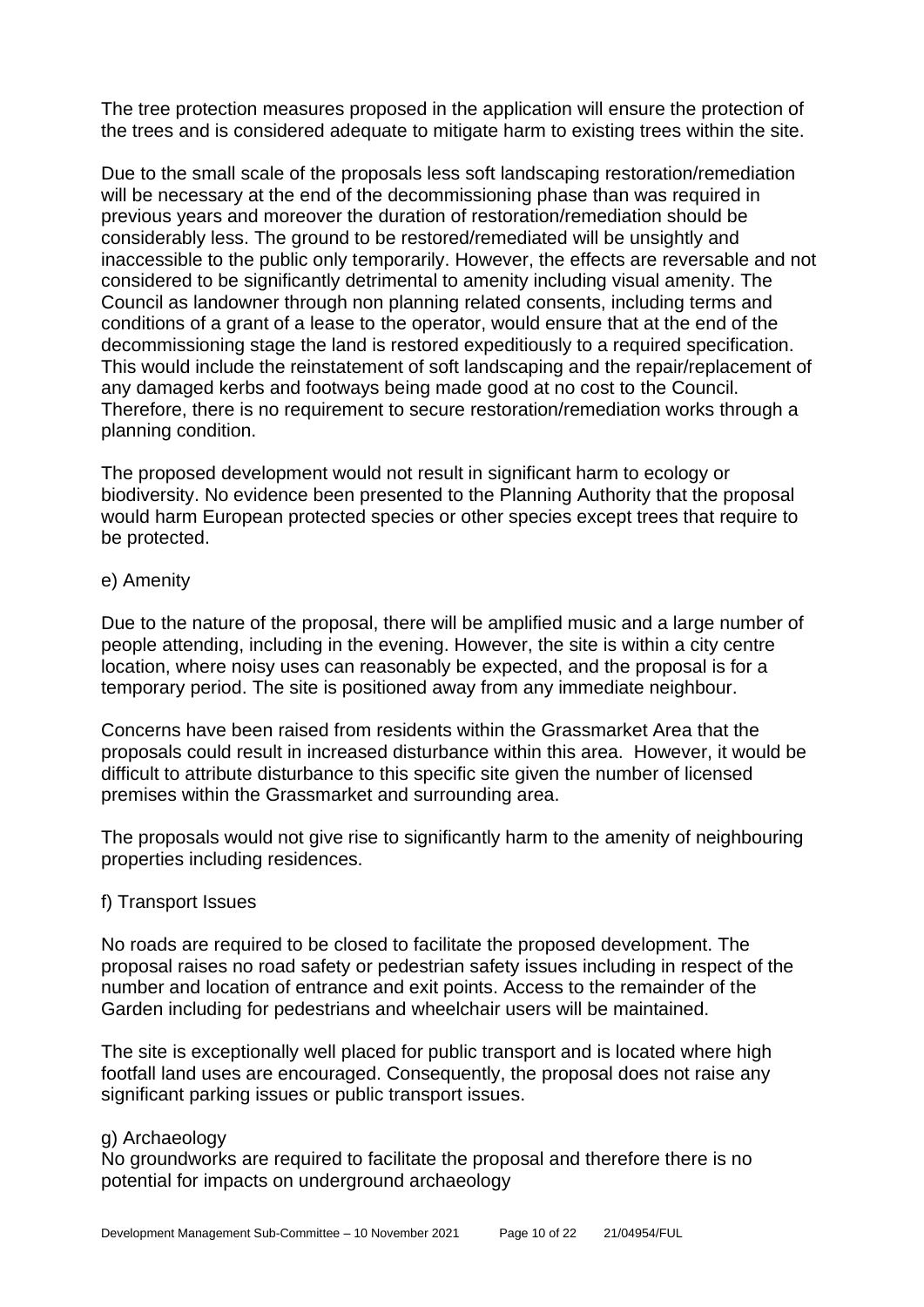# h) Letters of Representation

Material Objections

- − Site not suitable for an event of this nature addressed in section a);
- − Impact on vehicle movements on Kings Stables Road addressed in section f);
- − Increased anti social behaviour spilling into the Grassmarket addressed in e);
- − Concerns over use of narrow bridge over the railway due to recent rock falls this bridge is currently closed to all access.
- − Significant areas of soft landscaping to be used and concerns on the potential damage that may occur - addressed in d);
- − Use of Graveyard for operational servicing this will be subject to normal controls during the operation of an event within the garden and agreed management arrangements with the operator.
- − Closure time of 10pm provide management issue for staffing of the whole garden area; this is an operational issue to be addressed between the event operator and the Parks Service.
- − No information provided on the location of generators: a plant areas are indicated on the submitted plans.

Non Material Comments

- − Use of diesel generators
- − Ongoing damage to the gardens- any damage to the gardens would be covered by separate agreement between Parks and the Event organiser.
- − Events should be cancelled this year in line with other cities.
- − Too commercial
- − Use of Common Good Land
- − Permanent businesses deprived

New Town and Broughton Community Council Comments

Community Council broadly supports the proposal for more dispersed markets, however, ideally this should be over a wider area than just Waverley Valley.

- − Use of available hardstanding in this area including the red Blaise area is acceptable.
- − Number of stalls proposed exceed hardstanding areas and extend into the soft landscaping
- − Number of attractions within the low lying area that may be susceptible to flooding and resulting in longer terms damage to the area.
- − Management of wider Park area over later 10pm finishes raises questions
- − Use of generators and alternatives should be considered.

# **Conclusion**

With reference to the Planning (Listed Buildings and Conservation Areas) (Scotland) Act 1997 the proposal would result in minor harm to the setting of neighbouring listed buildings for the temporary period of time in which the development would exist on site.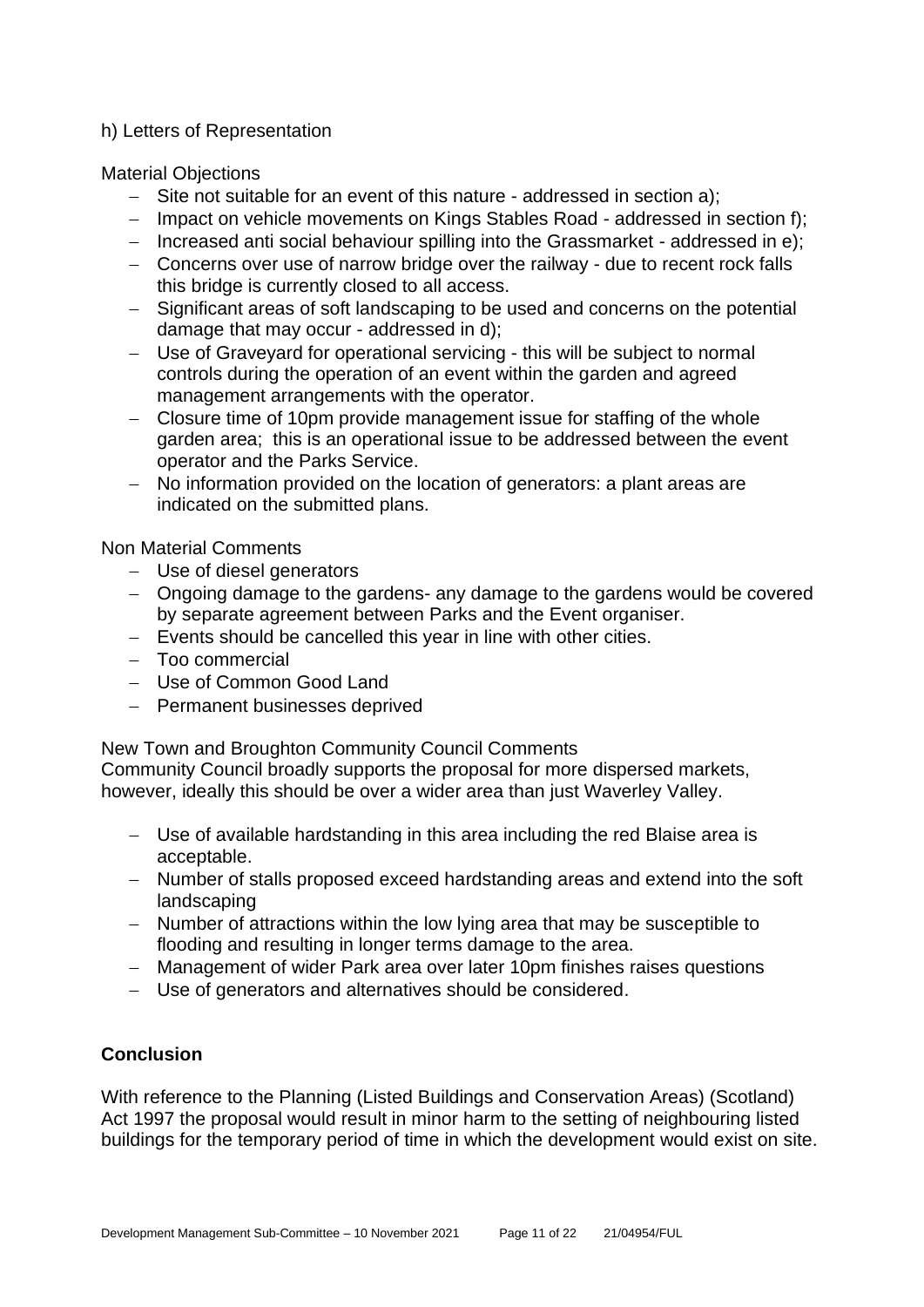Notwithstanding, it is considered that there are significant economic and cultural benefits to the city resulting from the Christmas Market, which arise principally because of it being located within the city centre where high footfall land uses are encouraged. The Christmas Market will be an interesting additional feature of the city centre, that people from Edinburgh and beyond will benefit from. It will contribute positively to the life of the city and the vibrancy of the city centre. Moreover, the site is exceptionally well placed for public transport owing to it being within the city centre. On balance, these benefits, which are a considerable material consideration, outweigh the shortterm adverse impact that the proposal will have on the setting of neighbouring listed buildings and provide reasoned justification for granting planning permission for the proposed development on the site. With reference to the abovementioned Act the proposal does not result in significant harm to the character and appearance of the conservation area.

The proposal does not result in significant harm to the character and appearance of the designed landscape or the Outstanding Universal Value of the Old and New Towns of Edinburgh World Heritage Site. The proposed development is for a temporary period and will not have a long-term impact on the site and will not result in significant harm to residential amenity. The proposals comply with the Edinburgh Local Development Plan. The proposal, subject to the conditions stated, is considered to be acceptable. There are no detrimental impacts on equalities or human rights. There are no material considerations which outweigh this conclusion.

It is recommended that this application be Granted subject to the details below.

# **3.4 Conditions/reasons/informatives**

# **Conditions**:-

- 1. Planning permission is hereby granted for the proposal for the period between 19 November 2021 and 5 January 2022 only.
- 2. The temporary Christmas market stalls, fairground rides, Santa's grotto, Christmas tree maze, associated site offices, stores, and ancillary facilities hereby approved shall only be operational between the hours of 10am and 10pm on the dates specified in condition 1.
- 3. The Christmas market stalls, fairground rides, Santa's grotto, Christmas tree maze, associated site offices, stores, and ancillary facilities hereby approved shall be removed from the site in their entirety by no later than the 19 January 2022.
- 4. The tree protection measures detailed in Part 3, section titled: "Greenspace Strategy" of the Design Statement dated September 2021 and docketed to this planning permission shall be carried out/adhered to in full prior to development commencing and until all of the temporary structures/installations approved by the grant of this planning permission have been removed from the site.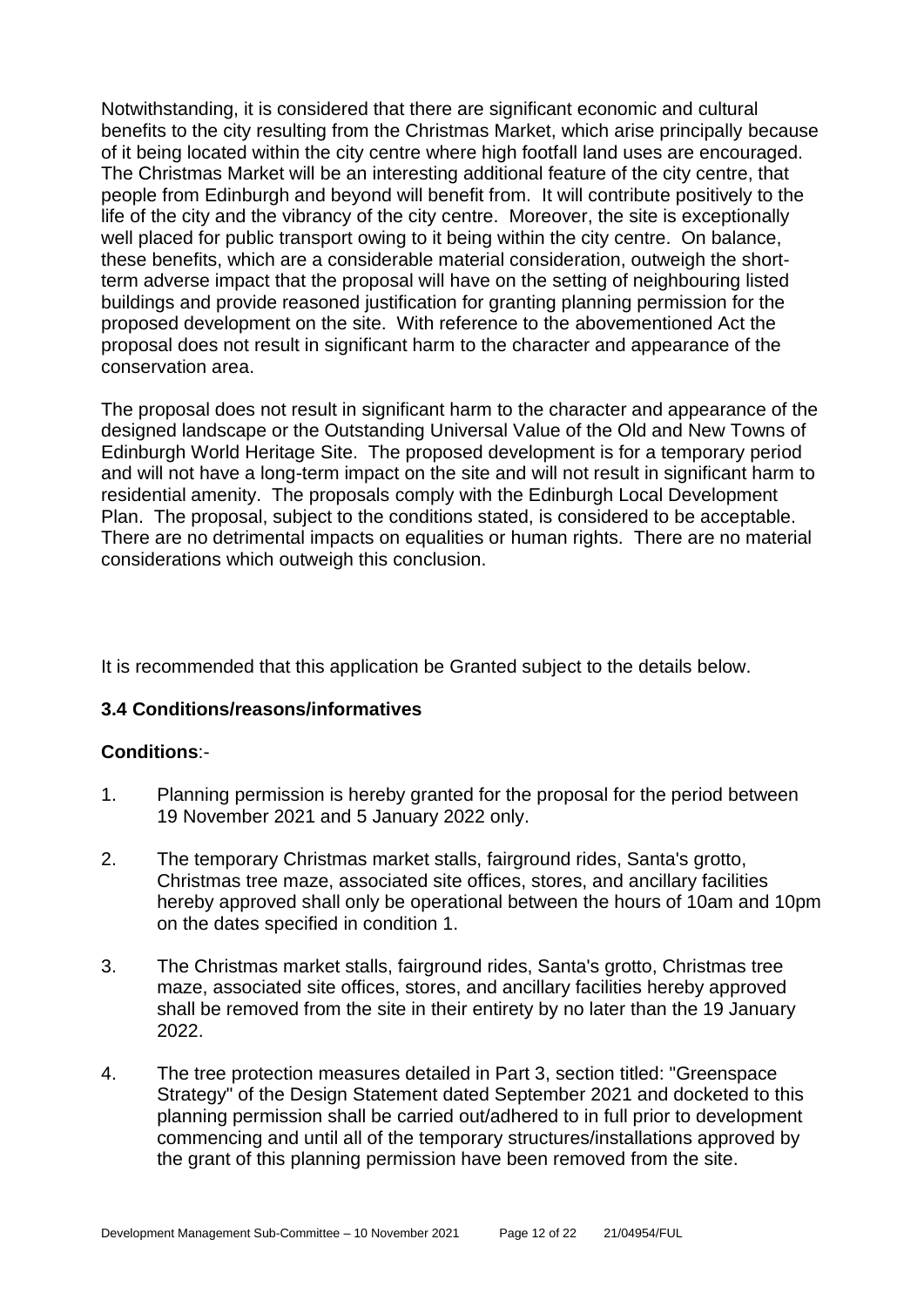Following the completion of the tree protection measures and prior to development commencing on the site the operator shall write to the Planning Authority confirming that the tree protection measures have been completed.

Access shall be made available to officers of the Council's Parks and Greenspace Section or a representative authorised by them, to carry out site survey/monitoring checks of the tree protection measures being carried out.

5. Prior to the opening of the Christmas Tree maze a scheme for the protection of the Robert Louis Stevenson Memorial shall be submitted to and approved by the Planning Authority and thereafter they shall be retained in situ until all of the temporary structures/installations approved by the grant of this planning permission have been removed from the site.

#### **Reasons**: -

- 1. In recognition of the temporary nature of the proposal.
- 2. In recognition of the temporary nature of the proposal.
- 3. In recognition of the temporary nature of the proposal.
- 4. In the interests of safeguarding trees which make a significant contribution to the character and amenity of the area.
- 5. In the interests of safeguarding listed monuments/statues from damage.

# **Financial impact**

#### **4.1 The financial impact has been assessed as follows:**

There are no financial implications to the Council.

# **Risk, Policy, compliance and governance impact**

**5.1** Provided planning applications are determined in accordance with statutory legislation, the level of risk is low.

# **Equalities impact**

#### **6.1 The equalities impact has been assessed as follows:**

The application has been assessed and has no impact in terms of equalities or human rights.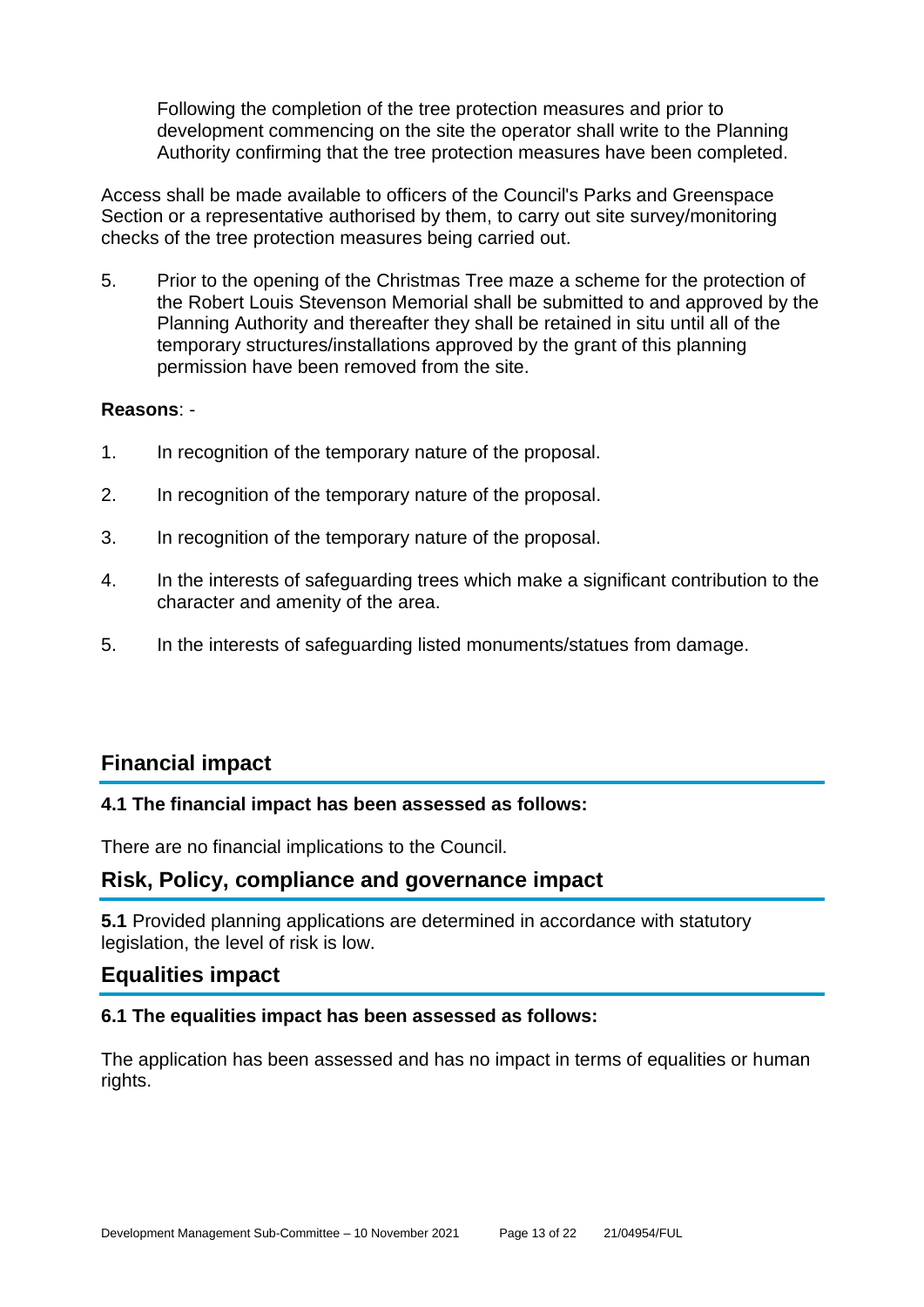# **Sustainability impact**

# **7.1 The sustainability impact has been assessed as follows:**

This application is not subject to the sustainability requirements of the Edinburgh Design Guidance.

# **Consultation and engagement**

# **8.1 Pre-Application Process**

Pre-application discussions took place on this application.

# **8.2 Publicity summary of representations and Community Council comments**

The application was advertised on 1 October 2021 and a total of 13 letters of representation were received including a letter from the Cockburn Association. A letter was also received from the New Town and Brought Community Council which has been treated as a consultation response and is available in full within the consultation section.

# **Background reading/external references**

- To view details of the application, go to
- [Planning and Building Standards online services](https://citydev-portal.edinburgh.gov.uk/idoxpa-web/search.do?action=simple&searchType=Application)
- [Planning guidelines](http://www.edinburgh.gov.uk/planningguidelines)
- [Conservation Area Character Appraisals](http://www.edinburgh.gov.uk/characterappraisals)
- **[Edinburgh Local Development Plan](http://www.edinburgh.gov.uk/localdevelopmentplan)**
- **[Scottish Planning Policy](http://www.scotland.gov.uk/Topics/Built-Environment/planning/Policy)**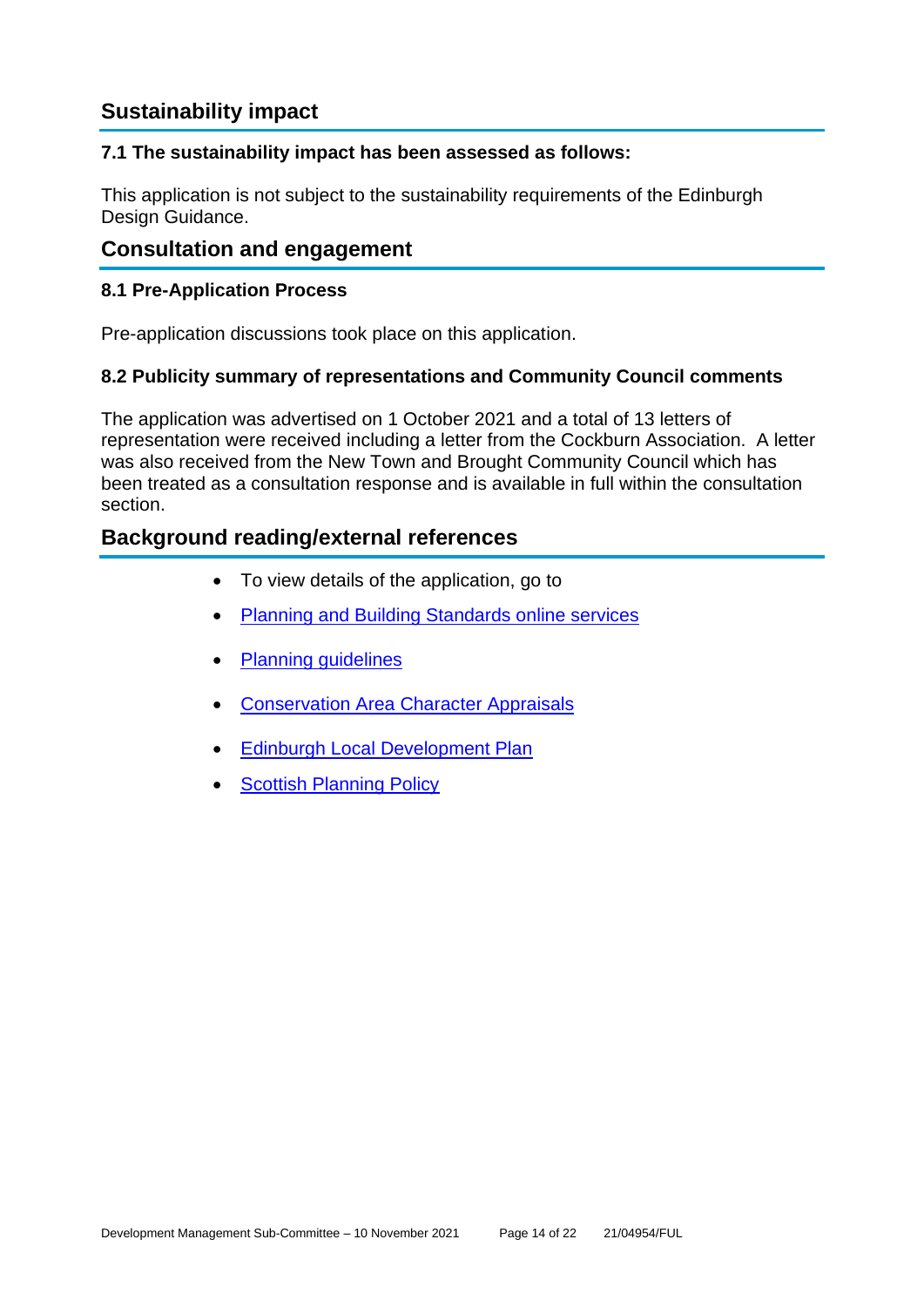| <b>Statutory Development</b><br><b>Plan Provision</b> | The site is located within the urban area. |
|-------------------------------------------------------|--------------------------------------------|
| Date registered                                       | 21 September 2021                          |
| <b>Drawing numbers/Scheme</b>                         | $1 - 3$ , 4a $5 - 9$ ,                     |

**David Givan** Chief Planning Officer PLACE The City of Edinburgh Council

Contact: Elaine Campbell, Team manager E-mail:elaine.campbell@edinburgh.gov.uk

# **Links - Policies**

# **Relevant Policies:**

LDP Policy Del 2 (City Centre) sets criteria for assessing development in the city centre.

LDP Policy Des 1 (Design Quality and Context) sets general criteria for assessing design quality and requires an overall design concept to be demonstrated.

LDP Policy Des 5 (Development Design - Amenity) sets criteria for assessing amenity.

LDP Policy Env 1 (World Heritage Site) protects the quality of the World Heritage Site and its setting.

LDP Policy Env 3 (Listed Buildings - Setting) identifies the circumstances in which development within the curtilage or affecting the setting of a listed building will be permitted.

LDP Policy Env 6 (Conservation Areas - Development) sets out criteria for assessing development in a conservation area.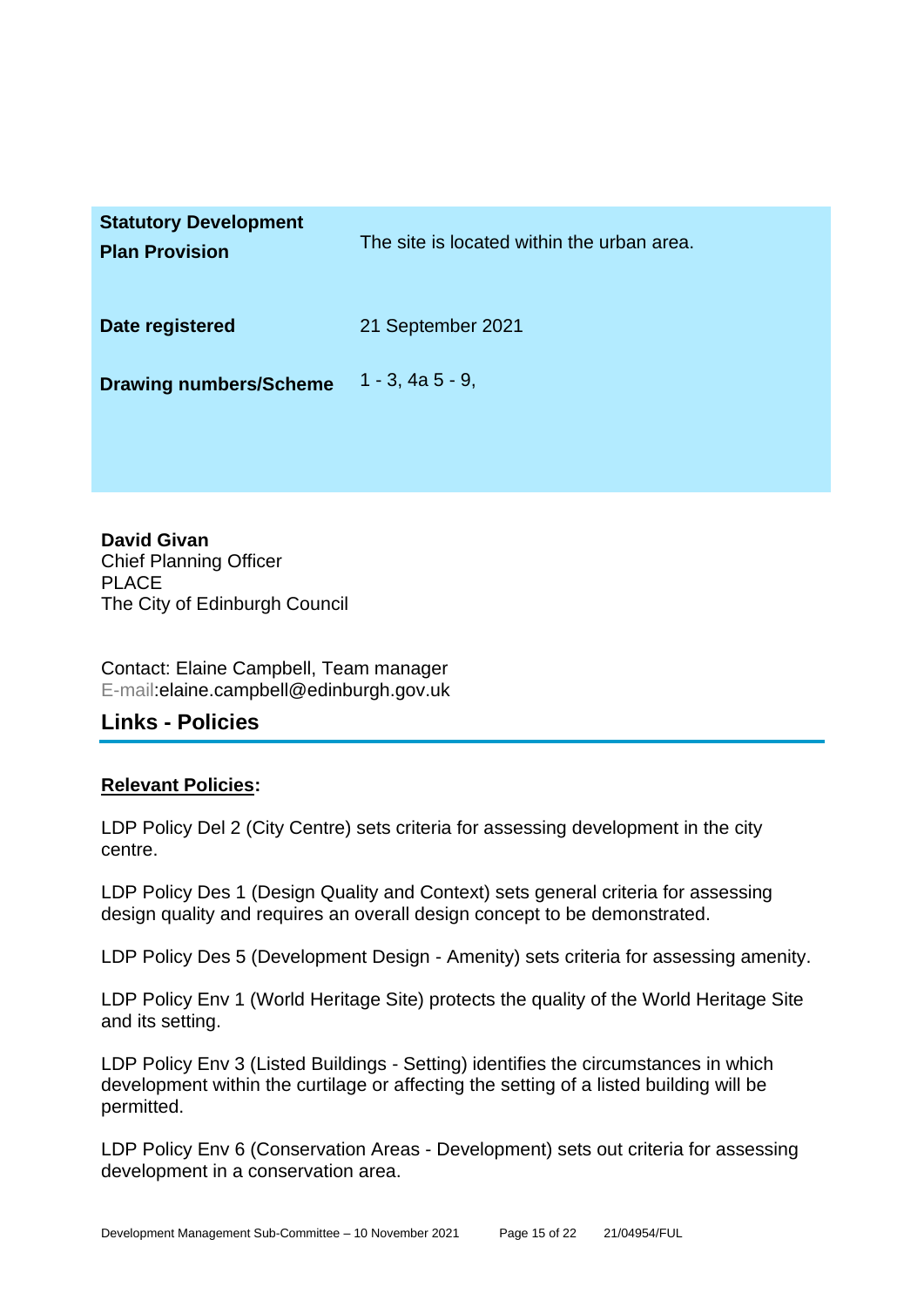LDP Policy Env 7 (Historic Gardens and Designed Landscapes) protects sites included in the national Inventory of Gardens and Designed Landscapes and other historic landscape features.

LDP Policy Env 12 (Trees) sets out tree protection requirements for new development.

LDP Policy Env 18 (Open Space Protection) sets criteria for assessing the loss of open space.

LDP Policy Env 22 (Pollution and Air, Water and Soil Quality) sets criteria for assessing the impact of development on air, water and soil quality.

# **Other Relevant policy guidance**

**The New Town Conservation Area Character Appraisal** states that the area is typified by the formal plan layout, spacious stone built terraces, broad streets and an overall classical elegance. The buildings are of a generally consistent three storey and basement scale, with some four storey corner and central pavilions.

**Non-statutory guidelines** 'LISTED BUILDINGS AND CONSERVATION AREAS' provides guidance on repairing, altering or extending listed buildings and unlisted buildings in conservation areas.

**Non-Statutory guidelines** Edinburgh Design Guidance supports development of the highest design quality and that integrates well with the existing city. It sets out the Council's expectations for the design of new development, including buildings, parking, streets and landscape, in Edinburgh.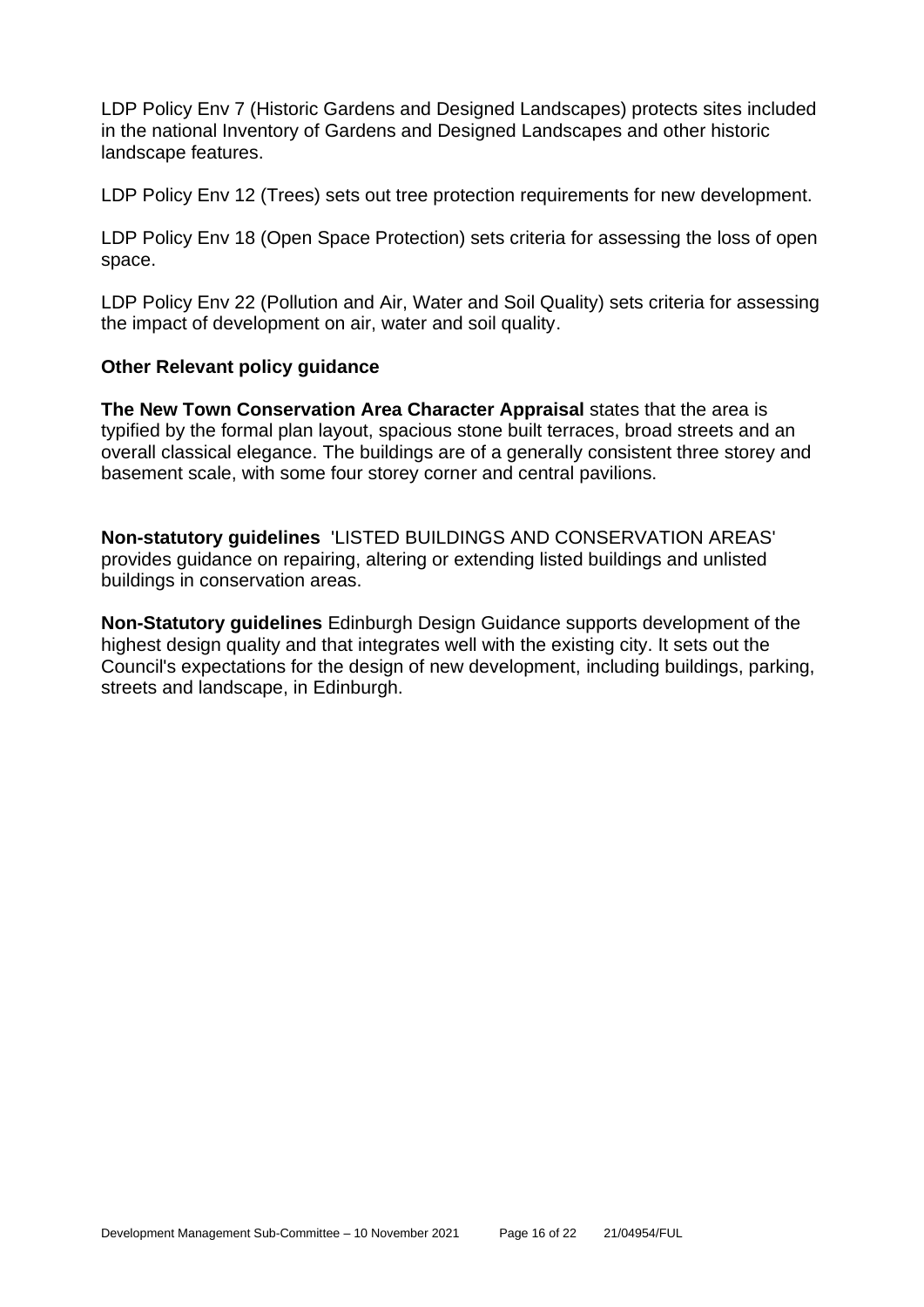# **Appendix 1**

**Application for Planning Permission 21/04954/FUL at West Princes Street Gardens, Princes Street, Edinburgh Erection of Edinburgh's Christmas at West Princes Street Gardens including Christmas market stalls, fairground rides, Santa's grotto, Christmas tree maze, associated site offices, stores, and ancillary facilities (Proposed for one year 2021 - 2022).**

# **Consultations**

# **Historic Environment Scotland**

This application proposes, as part of Edinburgh's Christmas Market, the installation of attractions, stalls, fairground rides and associated facilities at the western end of West Princes Street Gardens. While this area is sued for some temporary events and activities- and is the location of the Fountain Cafe - it has not traditionally been used for the Christmas Market, We understand moving attractions here is, at least in part, influenced by the desire to reduce some of the impacts caused by concentrating attractions at East Princes street Gardens.

In considering the impact on the historic environment, we consider the proposals at west princes Street Gardens would be harmful. It could be argued - for the historic environment- that dispersing activity doesn't create any meaningful benefit as more heritage assets would be affected. In concentrating activities in East Princes street Gardens there is no (or very little) impact on the west side, but under the current plans both sides would be affected by development.

We note the temporary nature of the proposals. As with other applications and locations for the Christmas Market, we do not consider the impacts on the historic environment would be significant of this development is indeed temporary and time limited. We would therefore expect, if your Council approve the application, that a condition be added to limit the duration of this development.

Planning authorities are expected to treat our comments as a material consideration, and this advice should be taken into account in your decision making. Our view is that the proposals do not raise historic environment issues of national significance and therefore we do not object. However, our decision not to object should not be taken as our support for the proposals. This, application should be determined in accordance with national and local policy on development affecting the historic environment, together with related policy guidance.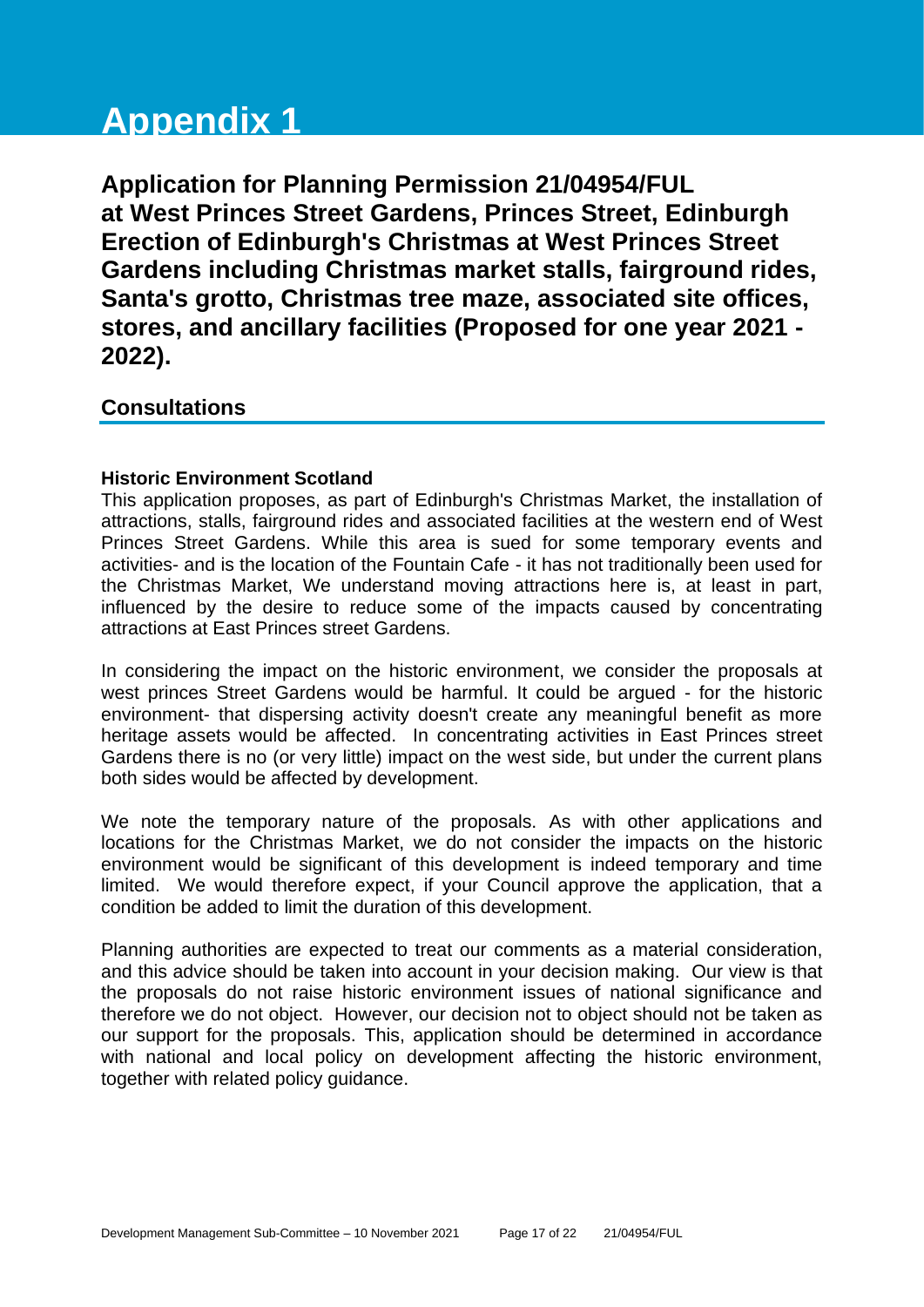#### **New Town and Broughton Community Council**

Although this application site resides just within the boundary of the Old Town Community Council, the New Town & Broughton Community Council (NTBCC) has been involved with West Princes Street Gardens through various discussions regarding, for example, the Quaich project with other city centre community councils as well as The Cockburn Association; and as such, would wish to submit a representation on this application.

We note that in contrast to the two other Edinburgh Christmas Market amended applications (21/04950/FUL & 21/04953/FUL); this is a new application for extending the market offering further across the Waverley valley

Our comments relate to this proposed temporary development of the red 'blaise' area in West Princes Street Gardens (WPSG) along with additional facilities to be sited on the grassed area to the west, north and south of that area between November 2021 and January 2022.

Overall, this application proposes to locate 10 fairground attractions, 15 trading concessions along with a 'Santa's Grotto' and Christmas Tree Maze in this area.

The community council recognise both the popularity of the Edinburgh Christmas event historically and the contribution it can make to the vibrancy of the city.

Whilst we are aware that there have been events linked to Christmas festivities in West Princes Street Gardens in previous years, we would assume that the underlying reasons for extending the Edinburgh Christmas market offering into West Princes Street Gardens for 2021 is in response to calls for a more dispersed offering across the city centre (& ideally beyond).

NTBCC broadly supports the proposal brought forward from previous discussions regarding the response to the unacceptable impact from the 2019 'spacedeck' market installation in East Princes Street Gardens to consider the idea of a more 'dispersed' market. However, we would state that ideally, this would extend over a wider area than the Waverley valley.

We also note Historic Environment Scotland's response to this application in consideration of the impact on the historic environment - and that they consider "these proposals at West Princes Street Gardens would be harmful". Furthermore, they state that "It could be argued - for the historic environment - that dispersing activity doesn't create any meaningful benefit as more heritage assets would be affected. In concentrating activities in East Princes Street Gardens there is no (or very little) impact on the west side, but under the current plans both sides would be affected by development".

NTBCC's view is that, on balance, dispersion of the various activities associated with Christmas across a broader area is beneficial - with the caveat that this should and would include a lower intensity of activities in the dispersed areas.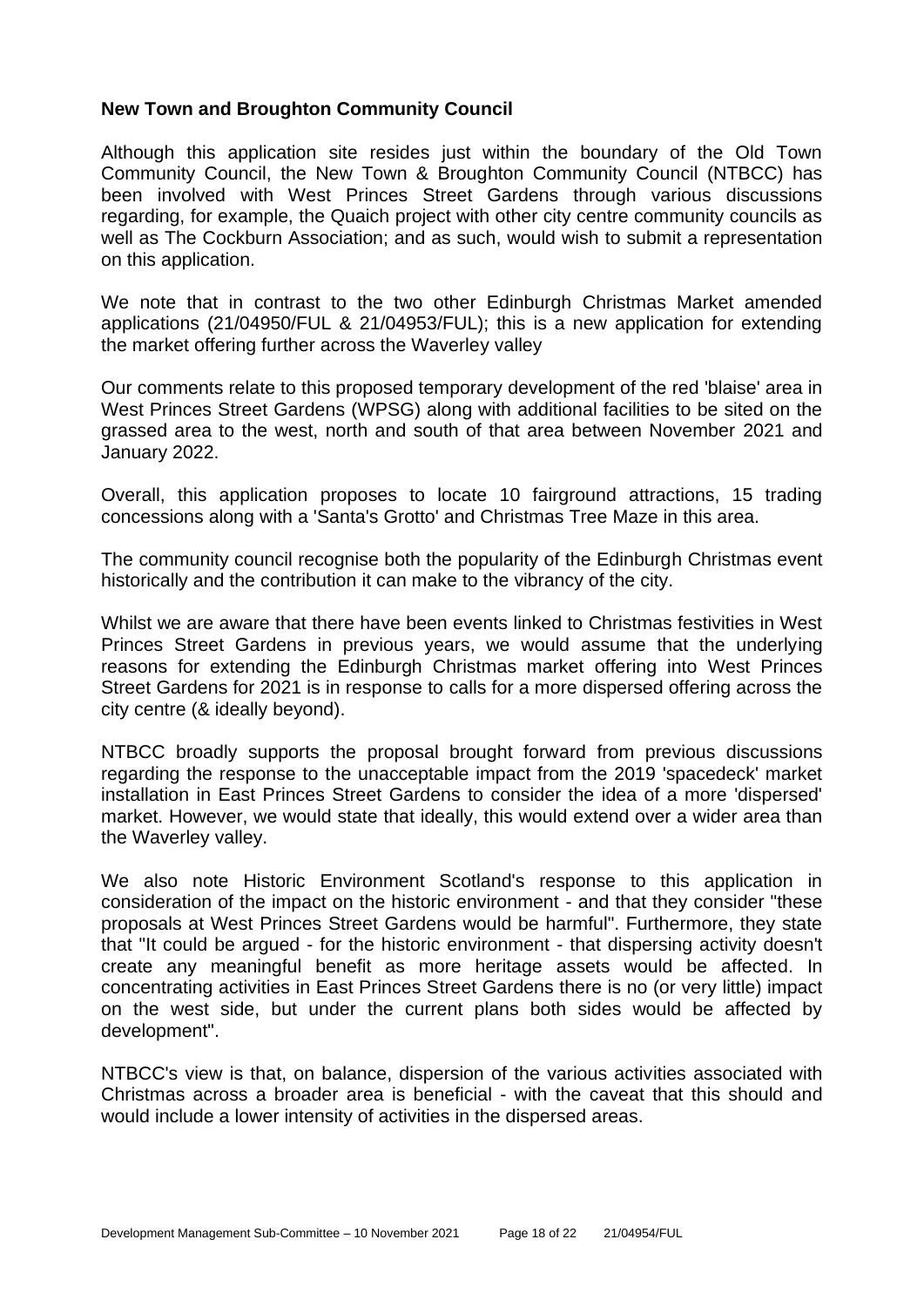For a full and accurate assessment of the overall impact on the historic environment, the sister applications in EPSG and George Street also need to be considered along with this application, along with the quantum of the proposal in those areas. NTBCC take the view that dispersing activity in itself is beneficial but with the important caveat that this should not result in an overall expansion of stalls / attractions etc. across the dispersed areas.

There are areas within WPSG (essentially hard standing) where facilities can be located (on a temporary basis) which overall would have a lesser impact vs. a more intensive usage in other areas. On balance, NTBCC support the principle of some dispersion of activities from EPSG / George Street into WPSG.

However, to be clear, we also take the view that the various applications now lodged covering the overall Edinburgh Christmas offering need to be considered in totality across the three current applications.

With respect to the current application in WPSG, NTBCC would also wish to register the following comments:

1. Use of public spaces within West Princes Street Gardens

Broadly, although this is a location that has not hosted Underbelly Christmas events for a number of years, we do not have significant concerns either with the dispersion of some of the Christmas stalls and activities into West Princes Street Gardens (with certain caveats as outlined below) or the use of the available hard standing in the red Blaise area within WPSG for these activities.

However, the number of stalls and attractions that are proposed at this location exceed the hard standing available.

It should be noted that the grassed area to the south is a low point within WPSG and as such, our attention has been drawn to the risk of flooding in this area - being both softstanding and a low lying area of the gardens. We have also been advised that this area has been subject to flooding twice in 2021. It would seem that the applicant has not recognised this as a concern, stating in the Cover letter covering the application under Water Resources, Flood Risk and Drainage that "There are no natural surface water bodies within or surrounding the Site. The closest natural surface water body to the Site is the Water of Leith, approximately 1km west of the Site." Whilst this may be true, it does not address the risk of flooding that may be generated from more local but extreme weather events as have been experienced recently.

Given that the proposed location for many of the facilities here is on grassed areas, we take the view that locating a significant number of attractions, with high footfall, risks a repeat of the events seen in EPSG in 2019.

Clearly, a sensible response to this concern would be to limit the attractions / stalls that are located on soft-standing (grassed areas).

We would therefore suggest that due consideration is given to reducing the extent of use of soft areas here and limiting this extension to the Edinburgh Christmas Market offering to a smaller number of attractions / stalls on the available hard standing.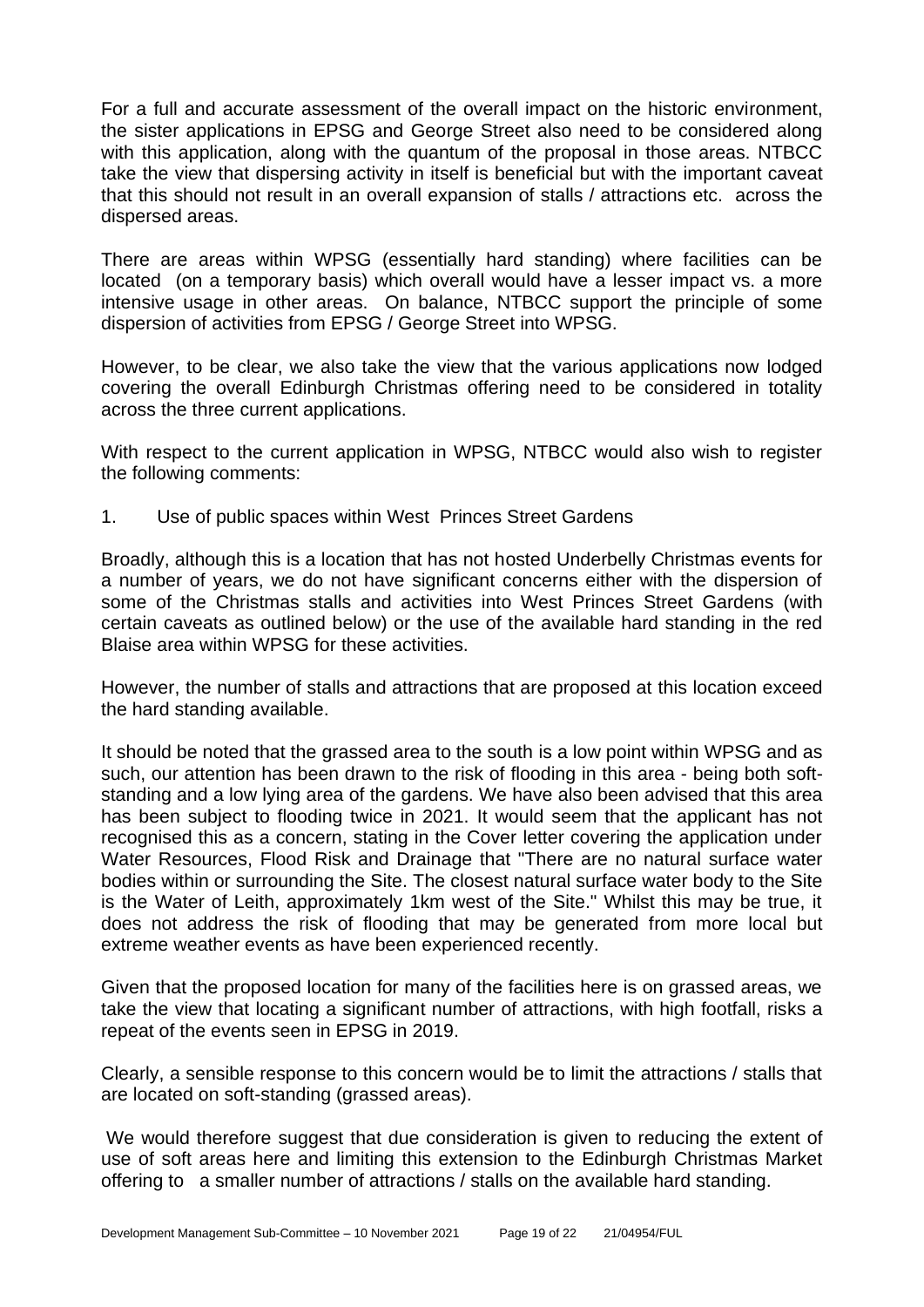#### 2. Management / Controlling Access to WPSG

We note the comments submitted by the Cockburn Association in this regard. Under the current Council practice, access to WPSG is closed at dusk. Whilst we appreciate the desire for this part of the Christmas Market to be open later (10pm according to the Design Statement), the implications of this need careful consideration as part of the determination of this application.

It is unclear from the proposal as lodged how access later in the day will be managed will access continue to be restricted to WPSG in all areas except those within the boundary of this proposal? Will there need to be a temporary barrier erected across the Gardens to prevent access to areas east of the Ross Fountain?

If so, how will this be managed & by whom? Will the barriers necessary to control access outwith normal hours be removed during the day to permit full access to this important civic space?

We are not aware that these issues have been considered as we cannot find any information on this provided in the lodged documents. However, we would assume that details as to how this is envisaged to be managed would be clearly defined prior to this application being granted

3. Use of Generators for this Temporary Facility

We are unable to see any detailed information on the location or specification of generators required at this location. We would reiterate our comments as outlined under our response to 21/04950/FUL regarding options to mitigate the environmental impact of standalone diesel generators.

In summary, whilst NTBCC recognise and acknowledge the importance to many within the wider community to have a Christmas event and accept in good faith that this proposal has been brought forwards in response to many comments to disperse Christmas activities across the city centre and beyond, the proposed facilities at this location seem, in our view, to be excessive and do not recognise the constraints of the site.

The details of the proposed trading concessions are not provided but, for the avoidance of doubt, we do have concerns with a proliferation of pop-up bars, preferring trade to be given to permanent businesses that operate year-round.

Again, we would hope that our comments would provide some options to revise the proposal as presented although we recognise that there isn't as much time available for this as there could have been as these applications have been lodged essentially at the last minute by Underbelly.

If it is decided to grant this application, either as presented or with modifications, we would also want to stress that consent for the 2021 Christmas event does not and should not set a precedent.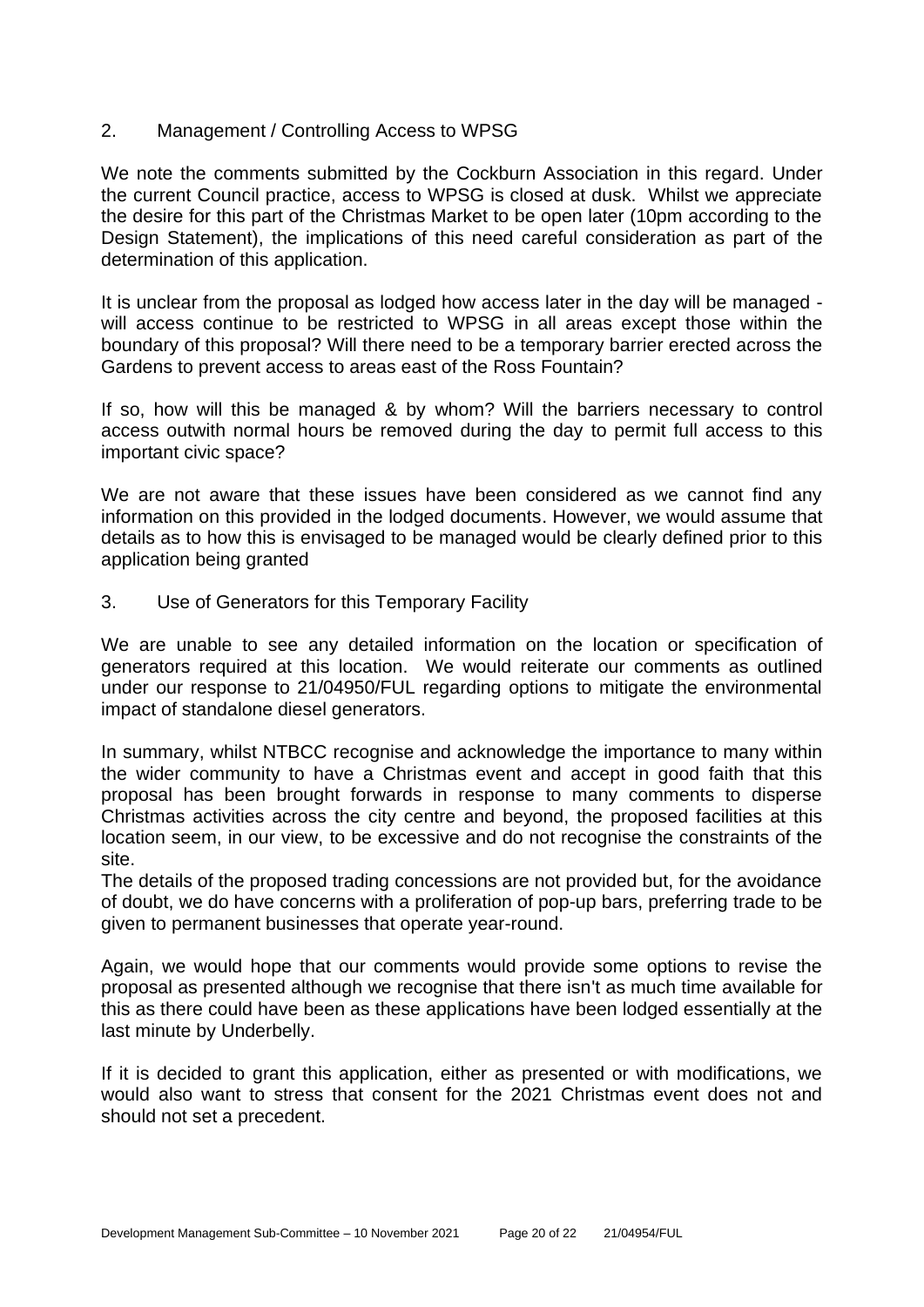Furthermore, if granted, the community council would expect that a review would be undertaken covering both the success of the layout and extent of the facilities here to inform proposals for future years, consistent with the (as yet unpublished) response to the consultation with residents recently carried out.

# **Edinburgh World Heritage**

The scope and emphasis of our comments reflects our principal remit associated with impact on the Outstanding Universal Value (OUV) of the Old and New Towns of Edinburgh World Heritage Site (`World Heritage Site').

This application lies within the context of two associated applications for dispersed Christmas markets in the city (references 21/04953/FUL and 21/04950/FUL). For the benefit of the Planning Department, we have provided separate responses to these associated consultations, though clearly they merit consideration as a cumulative whole.

#### Edinburgh World Heritage Advice

As outlined in our response to 21/04953/FUL, the Waverley Valley and Princes Street Gardens are of great importance to the Outstanding Universal Value to the World Heritage Site - in particular the dramatic reflection of the changes in European planning from the medieval Old Town to the Enlightenment planning of the New Town. It is the nodal point between the two sides of the city - creating key views where the `two towns' can be appreciated as well as containing highly significant landscapes, monuments and architecture. Given the importance of this area to the World Heritage Site and city identity, it is essential that any intervention (whether temporary or permanent) in the valley conserves or enhances its heritage values.

In the past, the intensity of the Winter Festivals in the Waverley Valley has been detrimental to character of the designed landscape, setting of listed buildings as well as causing physical wear on the public realm. While this temporary in nature, it is regular and impacts on this important space for a significant period of the year (including set up, take down and landscape recovery time). The responses we have seen from consultations on numerous public realm initiatives and strategies indicates the management of public space in the city is an area of some contention for the local community, and it will be important to consider these views in moving forward.

With regards to impact on OUV the proposals would result in new impact to an area not previously notably affected by the winter festivals ¿ West Princes Street Gardens. The proposals would cause harm in heritage terms ¿ introducing structures which are not in keeping with historic public realm and monuments characterised by their purposefully designed and high quality open space. It is acknowledged that this harm is temporary in nature (we advise a condition applied to any consent to ensure this is the minimum time period necessary) and relates only to this coming Christmas/ winter period and the unique challenges surrounding it. It is our understanding that further consultation and engagement by the City of Edinburgh Council will be undertaken in the coming months to inform a balanced future for the winter markets which takes into account community and heritage considerations.